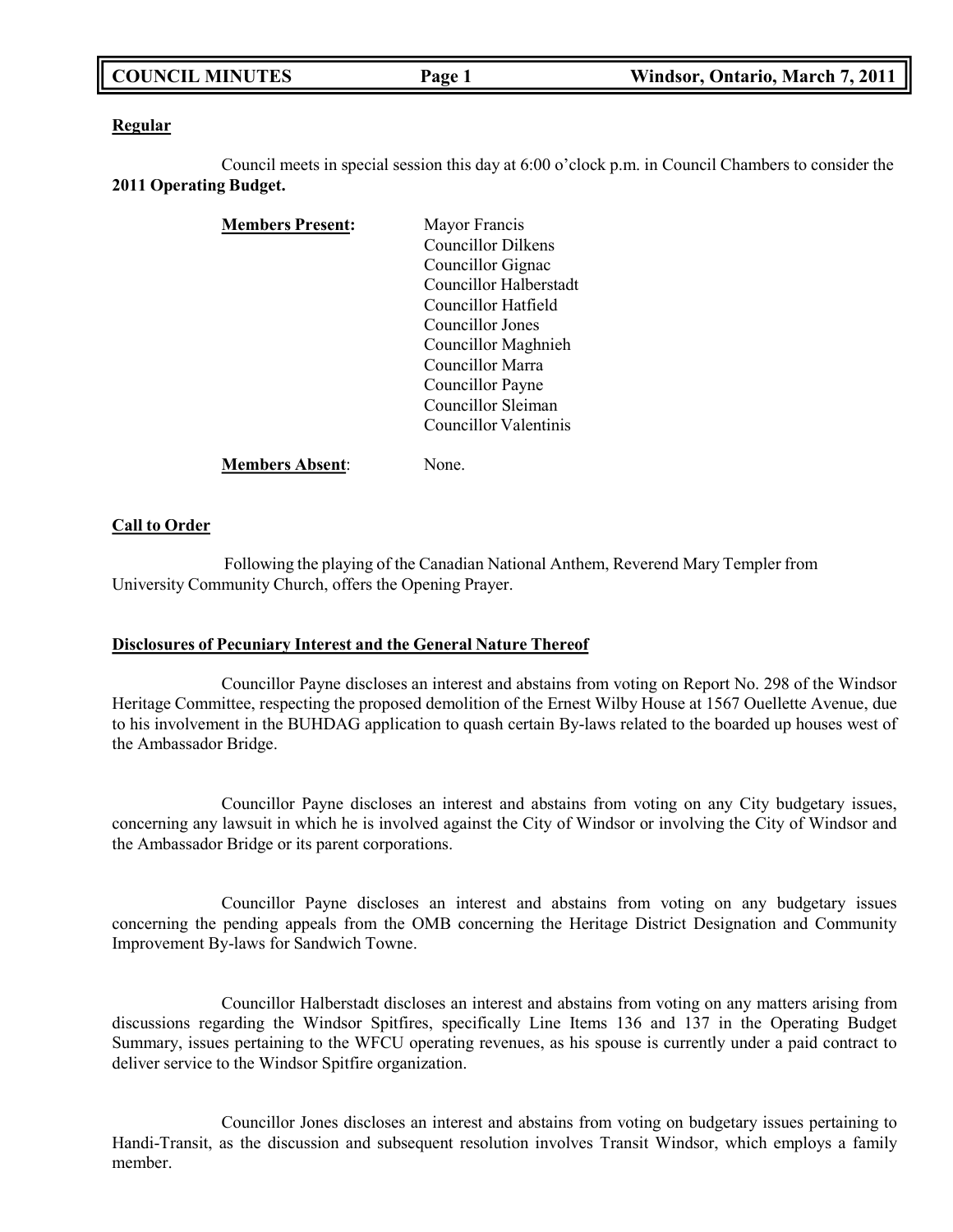| <b>COUNCIL MINUTES</b><br>Page 2 | <b>March 7, 2011</b> |
|----------------------------------|----------------------|
|----------------------------------|----------------------|

#### **Minutes**

Moved by Councillor Payne, seconded by Councillor Sleiman,

**M64-2011** That the Minutes of the regular meeting of Council held February 28, 2011, **BE ADOPTED AS AMENDED** to reflect the proper intent for both wording to CR83/2011 and CR85/2011, both attached as Appendix "A".

Carried.

Councillor Maghnieh was absent from the meeting when vote was taken on this matter.

#### **Notice of Proclamations**

Social Work Week – March 7-13, 2011 International Women's Day – March 8, 2011 World Plumbing Day – March 11, 2011

#### **Committee of the Whole**

Moved by Councillor Valentinis, seconded by Councillor Dilkens,

That Council do now rise and move into Committee of the Whole with the Mayor presiding for the purpose of dealing with:

- (a) communication items;
- (b) consent agenda;
- (c) hearing requests for deferrals or referrals of any items of business;
- (d) hearing presentations and delegations;
- (e) consideration of business items;
- (f) consideration of Committee reports:
	- (i) **Report of Special In-Camera Meeting or other Committee as may be held prior to Council** (if scheduled);
	- (ii) **Report No. 298 of the Windsor Heritage Committee** of its meeting held January 12, 2011; and
	- (iii) **Report No. 52 of the Windsor-Essex County Environment Committee** of its meeting held February 3, 2011.
- (g) consideration of by-laws 43-2011 through 49-2011 (inclusive). Carried.

Councillor Maghnieh was absent from the meeting when the vote was taken on this matter.

#### **Communications**

Moved by Councillor Gignac, seconded by Councillor Halberstadt,

**M65–2011** That the following Communication Items 1, 3 to 15 inclusive, as set forth in the Council Agenda **BE REFERRED** as noted except Communication No. 2 which is dealt with as follows:

#### **Communication No. 2:**

Moved by Councillor Marra, seconded by Councillor Jones,

**M66-2011** That the Report of the Chief Building Official dated February 18, 2011 entitled

"2011 Agency Grant Request – Community Crime Reduction Initiative (CCRI)" **BE REFERRED** to the Capital Budget deliberations, and **TO ALLOW** for delegations on this matter at that time.

Carried.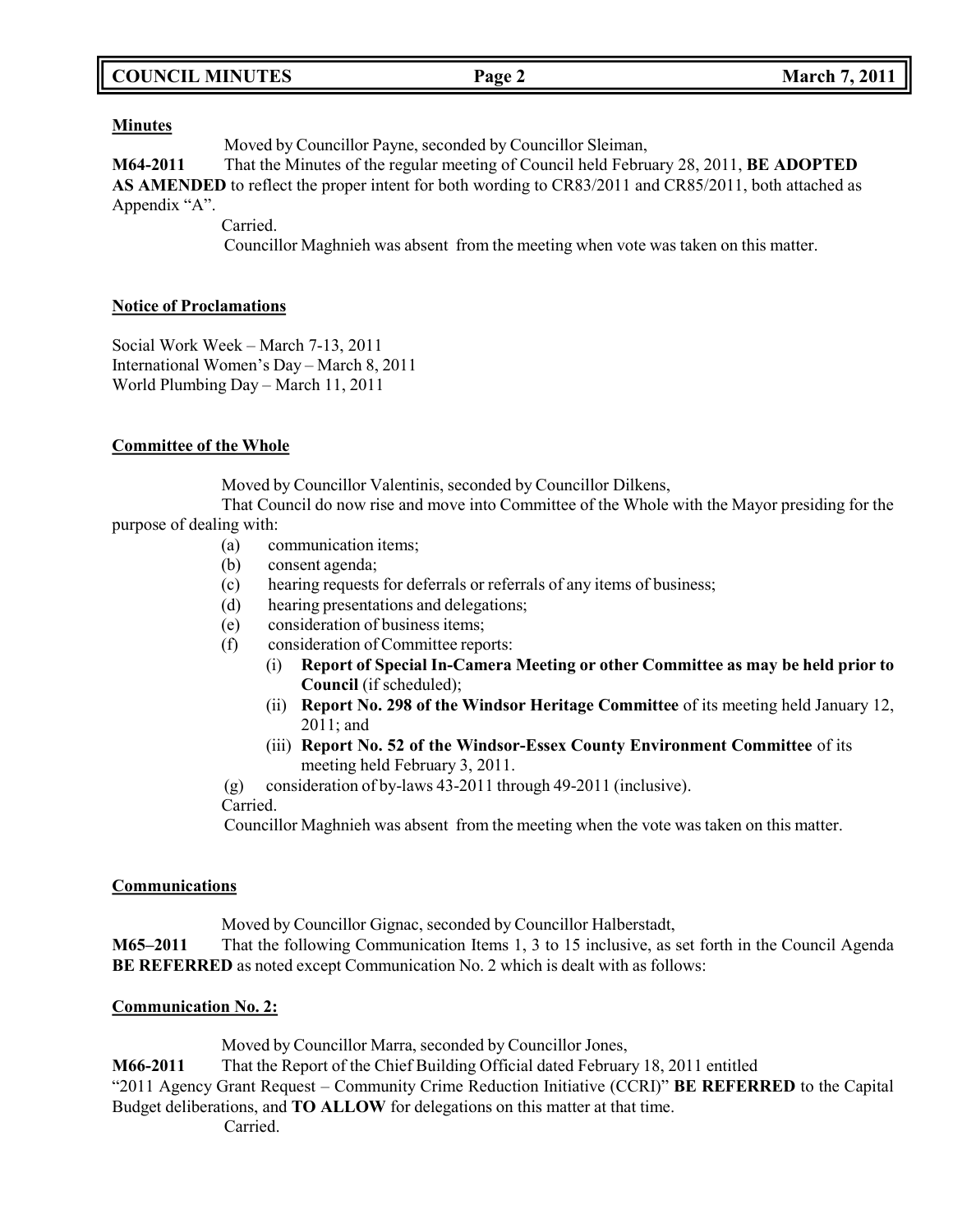**COUNCIL MINUTES Page 3 March 7, 2011**

| <b>Item</b>    | From                                         | <b>Description</b>                                                                                                                            |
|----------------|----------------------------------------------|-----------------------------------------------------------------------------------------------------------------------------------------------|
| $\mathbf{1}$   | City Solicitor                               | CQ107-2010 Regarding Dirty Yard Enforcement - By-law 3-<br>2006.(previously distributed)                                                      |
|                |                                              | Note & File<br>AFB/10824                                                                                                                      |
|                |                                              | 2011 Agency Grant Request - Community Crime Reduction Initiative                                                                              |
| $\overline{2}$ | City Solicitor                               | (CCRI). (previously distributed)                                                                                                              |
|                |                                              | Note & File<br>AFB/10824                                                                                                                      |
|                |                                              | Windsor Public Library 2011 Budget Issue Related to Outstanding Debt.                                                                         |
| 3              | Chief Financial Officer &                    | Note & File                                                                                                                                   |
|                | <b>City Treasurer</b>                        | AFB/10824<br><b>ML2011</b>                                                                                                                    |
|                |                                              | Ontario Building Code Second Round Consultations.                                                                                             |
|                |                                              | <b>Chief Building Official</b>                                                                                                                |
| 4              | Ministry of Community<br>and Social Services | <b>Windsor Accessibility Advisory Committee</b>                                                                                               |
|                |                                              | <b>Diversity &amp; Accessibility Officer</b><br>GP2011                                                                                        |
|                |                                              | Revised Ontario Works Funding Approach effective April 1, 2011.                                                                               |
|                | Ministry of Community                        | <b>Community Development &amp; Health Commissioner</b>                                                                                        |
| 5              | and Social Services                          | <b>Chief Financial Officer &amp; City Treasurer</b>                                                                                           |
|                |                                              | Note & File<br>GP2011                                                                                                                         |
|                |                                              | Proposed Integrated Accessibility Regulation for public comment                                                                               |
|                |                                              | between February 1 and March 18, 2011.                                                                                                        |
| 6              | <b>Ontario Human Rights</b>                  | <b>General Manager Transit Windsor</b>                                                                                                        |
|                | Commission                                   | <b>Windsor Accessibility Advisory Committee</b><br>Diversity & Accessibility Officer                                                          |
|                |                                              | <b>GF2011</b>                                                                                                                                 |
|                | HealthForceOntario                           | Copy of November 2010 Connection newsletter.                                                                                                  |
| 7              | Marketing and                                | <b>Community Development &amp; Health Commissioner</b>                                                                                        |
|                | Recruitment Agency                           | Note & File<br>MH/2860                                                                                                                        |
|                |                                              | Drinking Water Systems Regulation O.Reg. 170/03 Annual Report for                                                                             |
|                | <b>Windsor Utilities</b>                     | Calendar Year 2010.                                                                                                                           |
| 8              | Commission (WUC)                             | <b>City Engineer</b>                                                                                                                          |
|                |                                              | Note & File<br>EI2011                                                                                                                         |
|                |                                              | Request to correspond with the Federal Minister of Health to ask that                                                                         |
|                |                                              | they move forward on a "National Suicide Prevention Strategy" and fund                                                                        |
| 9              | Canadian Association for                     | a National Suicide Prevention Coordinating body.                                                                                              |
|                | <b>Suicide Prevention</b>                    | <b>COUNCIL DIRECTION REQUESTED</b><br><b>Community Development &amp; Health Commissioner</b>                                                  |
|                |                                              | <b>MH/2011</b>                                                                                                                                |
|                |                                              | Response from Canada Post (previously distributed) regarding CQ21-                                                                            |
| 10             | Canada Post Corporation                      | 2011 "Asks if admin can please contact Canada Post regarding their<br>decision not to deliver mail to the East side of the 3400-3500 block of |
|                |                                              | Dominion because of the lack of sidewalks following a recent snowfall.                                                                        |
|                |                                              | What is Canada Post's contingency plan so that residents can continue to                                                                      |
|                |                                              | collect their mail?                                                                                                                           |
|                |                                              | Note & File                                                                                                                                   |
|                |                                              | <b>ACOQ2011</b>                                                                                                                               |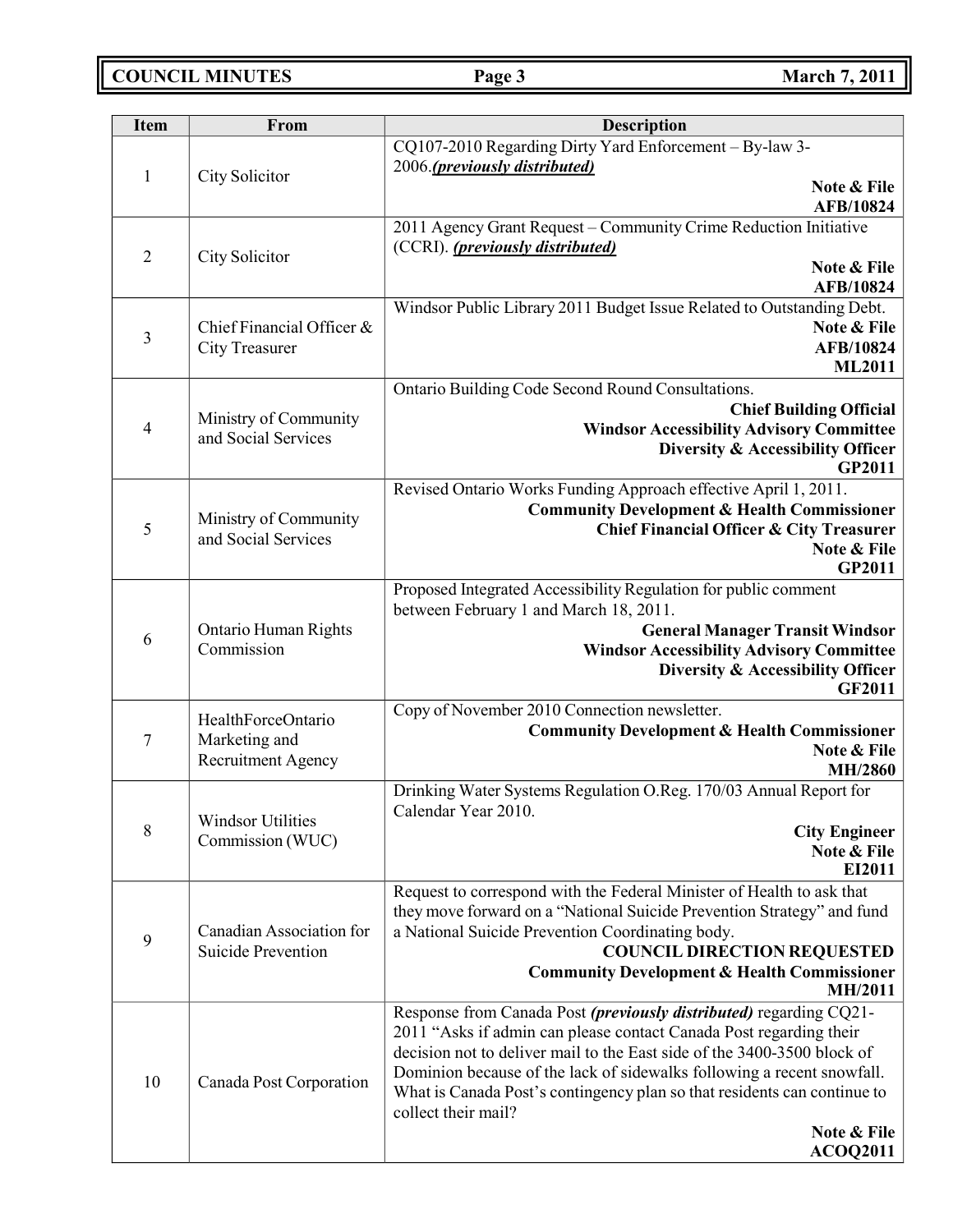**COUNCIL MINUTES Page 4 March 7, 2011**

|    | Manager of Development         | Application of 2248090 Ontario Inc. for zoning amendment to permit the<br>redevelopment of the property located at 250 Tecumseh Road East and<br>include the subject property to form a commercial development for lands |                  |
|----|--------------------------------|--------------------------------------------------------------------------------------------------------------------------------------------------------------------------------------------------------------------------|------------------|
| 11 |                                |                                                                                                                                                                                                                          |                  |
|    | Applications                   | located at formerly 1643 McDougall Street.                                                                                                                                                                               |                  |
|    |                                |                                                                                                                                                                                                                          | Note & File      |
|    |                                |                                                                                                                                                                                                                          | ZB/10938         |
|    |                                | Minutes of meeting held January 20, 2011( <i>previously distributed</i> for                                                                                                                                              |                  |
| 12 | Housing Advisory               | members of Council only) (copy available upon request)                                                                                                                                                                   |                  |
|    | Committee                      |                                                                                                                                                                                                                          | Note & File      |
|    |                                |                                                                                                                                                                                                                          | <b>MB2011</b>    |
|    |                                | Minutes of meeting held January 25, 2011( <i>previously distributed</i> for                                                                                                                                              |                  |
| 13 | Seniors Advisory               | members of Council only) (copy available upon request)                                                                                                                                                                   |                  |
|    | Committee                      |                                                                                                                                                                                                                          | Note & File      |
|    |                                |                                                                                                                                                                                                                          | <b>MB2011</b>    |
|    |                                | Minutes of meeting held February 8, 2011( <i>previously distributed</i> for                                                                                                                                              |                  |
| 14 | Windsor Bicycling<br>Committee | members of Council only) (copy available upon request)                                                                                                                                                                   |                  |
|    |                                |                                                                                                                                                                                                                          | Note & File      |
|    |                                |                                                                                                                                                                                                                          | <b>MB2011</b>    |
|    | Ministry of Finance            | Update regarding Provincial Support to the City of Windsor                                                                                                                                                               |                  |
| 15 | Office of Minister             |                                                                                                                                                                                                                          | Note & File      |
|    | Dwight Duncan                  |                                                                                                                                                                                                                          | <b>AFB/10824</b> |
|    | $C2$ and $\sim 1$              |                                                                                                                                                                                                                          |                  |

Carried.

### **Consent Agenda**

Moved by Councillor Hatfield, seconded by Councillor Jones,

That the following Consent Agenda and the recommendations contained in the administrative reports **BE APPROVED** as amended:

Item 7 Additional Funding from Health Canada for the Heat Alert and Response System (HARS) Pilot Project

Carried.

#### **Deferrals and/or Referrals and Withdrawals**

### **Item 1 – CQ15-2011 – Sewer Surcharge Fixed vs. Variable**

At the request of City Council, the report of the Chief Financial Officer and City Treasurer dated February 22, 2011 entitled "CQ15-2011-Sewer Surcharge Fixed vs. Variable" is being deferred to the next meeting of Council.

### **Presentations & Delegations:**

**Windsor Heritage Committee Report No. 298**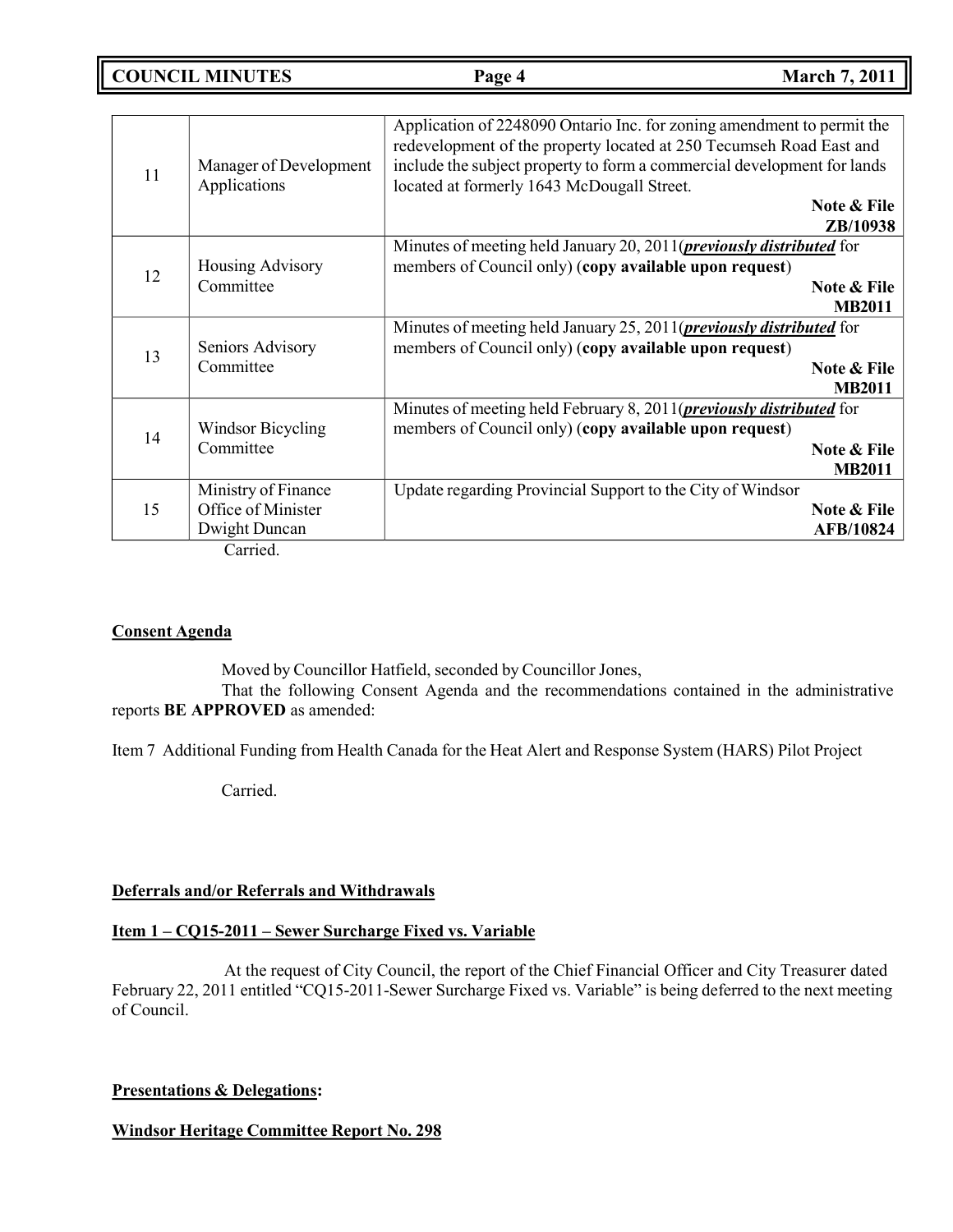### **COUNCIL MINUTES Page 5 March 7, 2011**

#### **Gerald Koski, Agent, representing owners of Ernest Wilby House**

Gerald Koski, Agent, representing a numbered company that holds the mortgage for the property at 1567 Ouellette Avenue, appears before Council to request that Council reject the committee recommendations pertaining to the objection of the proposed demolition of the Ernest Wilby House, at 1567 Ouellette Avenue, suggesting that the building is full of mould, and concludes by stating that the home is not insured and if not completely demolished, the owner has no plans of restoring the building.

#### **Robert Easterbrook, Chair, Windsor Heritage Committee**

Robert Easterbrook, Chair, Windsor Heritage Committee, appears before Council and is available for questions regarding the proposed demolition of the Ernest Wilby House at 1567 Ouellette Avenue.

MB2011

(For final disposition of this matter, see **Report Section**.)

#### **Request for Waiver of Building Permit Fees, Parkland Dedication Fees and Development Charges for Proposed Veterinary Clinic – Windsor-Essex Humane Society – 1375 Provincial Road**

#### **Melanie Coulter, representing Windsor-Essex Humane Society**

Melanie Coulter, representing Windsor-Essex Humane Society, appears before Council to request that Council reject the administrative recommendation to deny the waiver of fees for building permit, parkland dedication, and development charges, suggesting that a waiver of fees avoids a higher mortgage for their organization.

#### **AFB/10824 SB2011** 2

(For final disposition of this matter, see Clause **CR92/2011** in Schedule "A" attached hereto.)

#### **2011 City of Windsor Recommended Operating Budget - PRESENTATION**

#### **Onorio Colucci, Chief Financial Officer and City Treasurer; and Tony Ardovini, Deputy Treasurer, Financial Planning**

Onorio Colucci, Chief Financial Officer and City Treasurer, and Tony Ardovini, Deputy Treasurer, Financial Planning, appear before Council to provide an overview of the process for the 2011 budget; 2011 Recommended Gross Budget by Major Expenditures; 2011 Recommended Gross Budget by Major Revenue; 2011 Municipal/Provincial Education Levy Split; Summary of Major Tax Levy Drivers; 2011 Recommended Net Municipal Tax Dollars; Property Tax Increase comparisons of other Municipalities; Lowest increase amongst peer municipalities in the last 6 years; Long Term Debt Summary.

Mayor Francis leaves the meeting at 6:32 o'clock p.m.

Mayor Francis returns to the meeting at 6:34 o'clock p.m.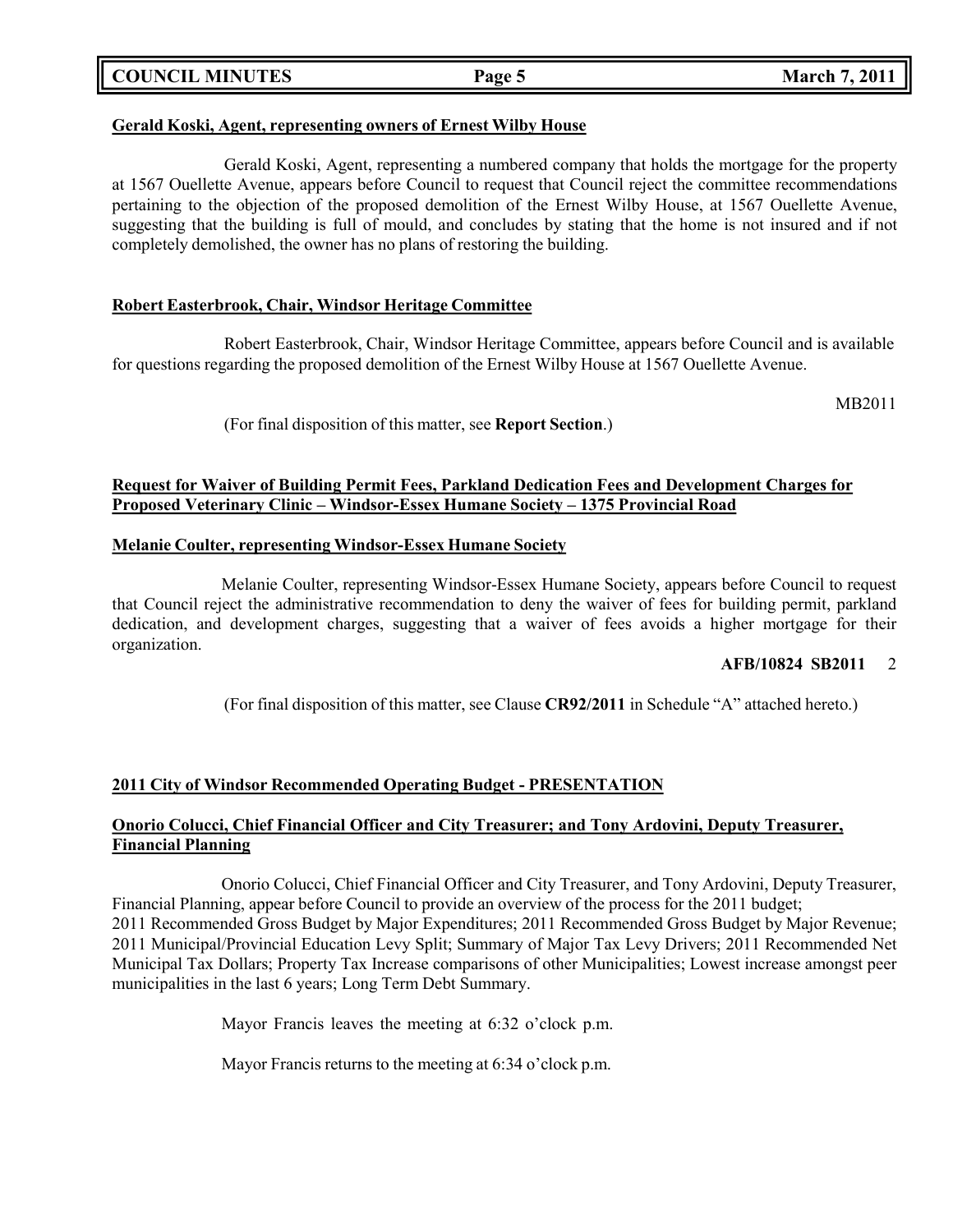### **COUNCIL MINUTES Page 6 March 7, 2011**

### **2011 Sewer Surcharge Update**

### **Ken Lewenza Jr., resident of Ward 5**

Ken Lewenza Jr., resident of Ward 5, appears before Council to speak in support of the administrative recommendation pertaining to the sewer surcharge rates remaining unchanged, and concludes by suggesting that temporary relief measures must be implemented for residents having issues with the sewer system, and also suggests that conservation initiatives be pursued.

#### **AFB/10824** 4

(For final disposition of this matter, see Clause **CR94/2011** in Schedule "A" attached hereto.)

#### **2011 Recommended Operating Budget**

#### **Ilias Kiritsas, President, and Catharine Mastin, Director, Art Gallery of Windsor**

Ilias Kiritsas, President, and Catharine Mastin, Director, Art Gallery of Windsor, appear before Council and are available for questions regarding the Art Gallery funding for 2011.

#### **Nancy Nosanchuk, President, Arts Council Windsor & Region**

Nancy Nosanchuk, President, Arts Council Windsor & Region, appears before Council and is available for questions regarding the Arts Council Windsor & Region funding for 2011.

#### **Les Chaif, resident of Ward 2 (re: Art Gallery)**

Les Chaif, resident of Ward 2**,** appears before Council to express opposition to the request for funding by the Art Gallery of Windsor, stating that current economic challenges require fiscal fitness and the need to focus on essential services.

#### **Al Nelman, resident of Ward 8 (re: Windsor Symphony)**

Al Nelman, resident of Ward 8**,** appears before Council to express opposition to the request for funding by the Windsor Symphony, stating that the current economic challenges require fiscal fitness and the need to focus on essential services as a top priority.

#### **Jan Radford, Windsor Classic Chorale**

Jan Radford, Windsor Classic Chorale**,** appears before Council to request a grant in the amount of \$2,000.00, for her organization, as support for their ongoing initiatives, and concludes by providing a brief overview of their organization.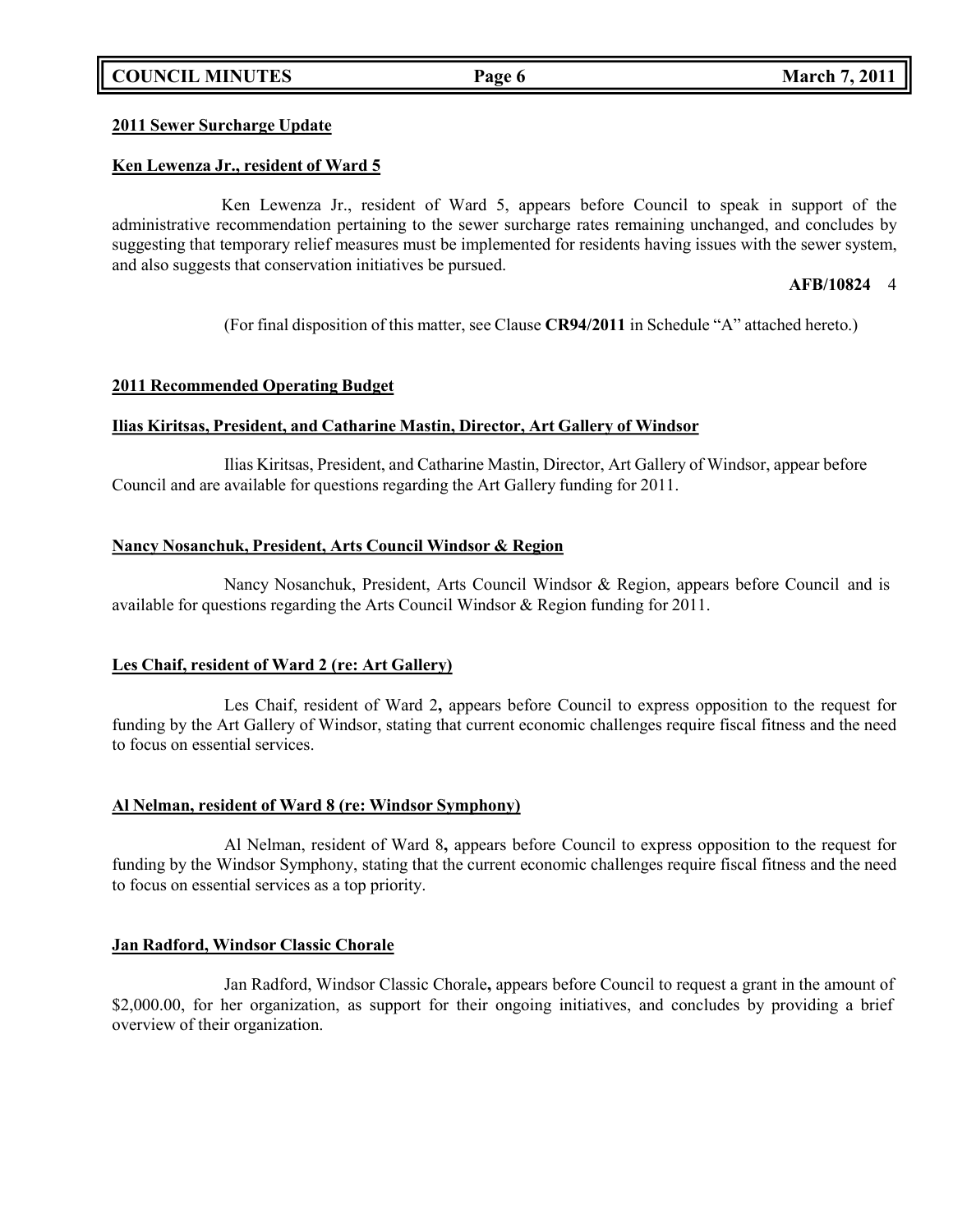### **COUNCIL MINUTES Page 7 March 7, 2011**

#### **David Hanna, resident of Ward 1**

David Hanna, resident of Ward 1**,** appears before Council to highlight the importance of Arts and Culture for the community, suggesting that not only social programs support quality of life but also recreational programs, cultural programs and the arts.

Mayor Francis leaves the meeting at 7:25 o'clock p.m. and Councillor Valentinis assumes the chair.

Mayor Francis returns to the meeting at 7:27 o'clock p.m. and Councillor Valentinis returns to his seat at the Council table.

#### **Sarah Ilijanich, Artistic Director, Lakeshore Academy of Fine Arts**

Sarah Ilijanich, Artistic Director, Lakeshore Academy of Fine Arts**,** appears before Council to request a waiver of the outstanding fees to the Capital Theatre in the amount of \$3000.00, providing an overview of the issues of concern to her surrounding the Capital Theatre, resulting in a decrease in ticket sales.

Mayor Francis leaves the meeting at 7:28 o'clock p.m. and Councillor Valentinis assumes the chair.

Mayor Francis returns to the meeting at 7:29 o'clock p.m. and Councillor Valentinis returns to his seat at the Council table.

#### **Larry Duffield, Chairperson, Natalie Taylor and Bruce Draper, Seniors Advisory Committee Members**

Larry Duffield, Chairperson, Natalie Taylor and Bruce Draper, Seniors Advisory Committee Members**,** appear before Council to request the establishment of a Senior Advocate Position, to assist seniors with their inquiries and concerns, as seniors represent the fastest growing portion of the population.

#### **David Williamson, representing Faith in Action United Church**

David Williamson, representing Faith in Action United Church**,** appears before Council encouraging Council to reduce poverty in the community, and concludes by stating that small tax increases are legitimate if it promotes quality of life for all citizens.

#### **Cathy Shanahan and Donna Labonte, representing Pathway to Potential**

Cathy Shanahan and Donna Labonte, representing Pathway to Potential**,** appear before Council to urge Council to make poverty a top concern by working together as a community to address the issues of poverty and food security.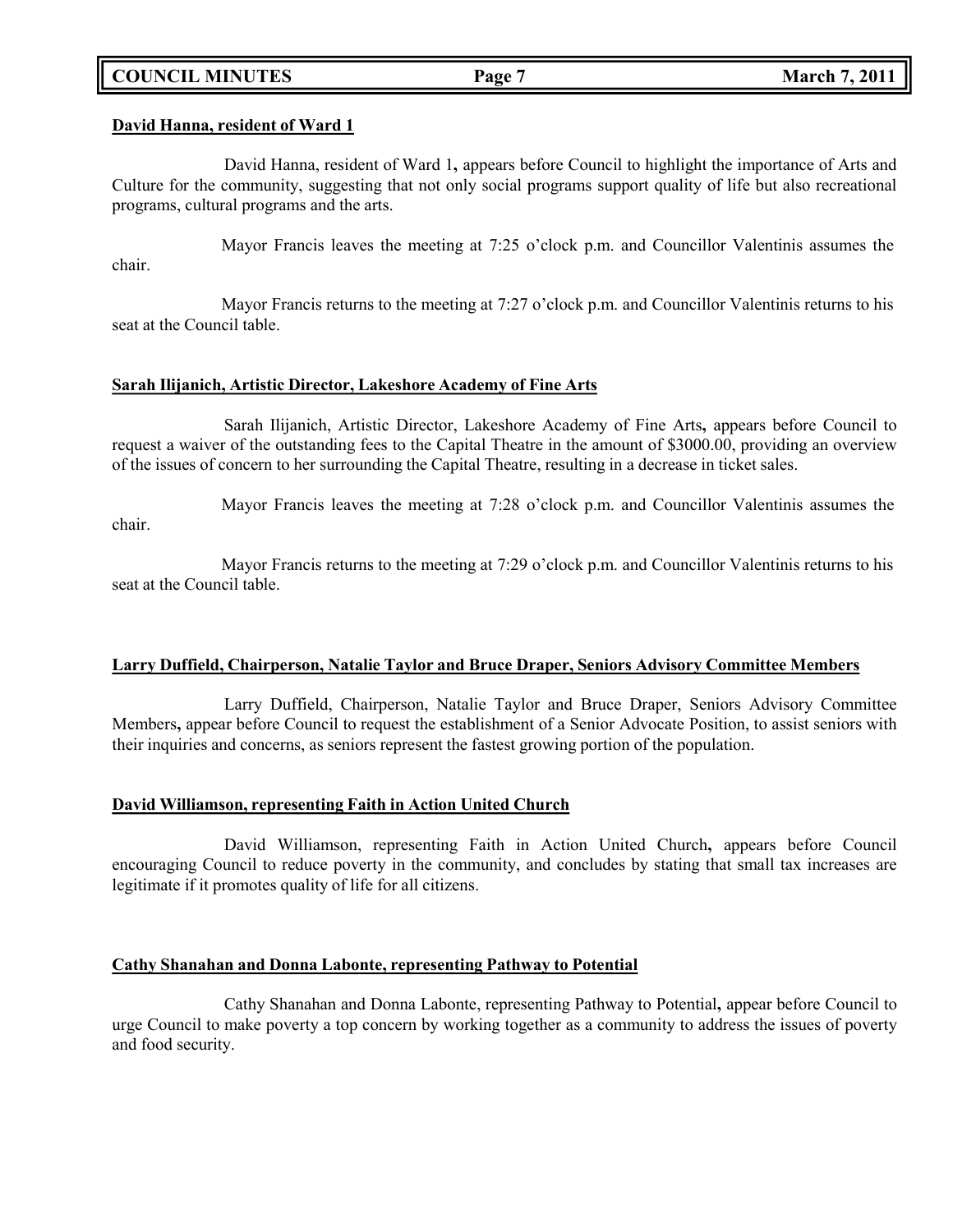| <b>COUNCIL MINUTES</b> |  |
|------------------------|--|
|------------------------|--|

#### **Marion Overholt, Solicitor, Legal Assistance of Windsor**

Marion Overholt, Solicitor, Legal Assistance of Windsor**,** appears before Council and provides an overview of services provided by the agency, stating that in the current challenging economic times, social assistance programs are important versus non-core budgetary items.

#### **Richard Wyma, General Manager, Essex Region Conservation Authority**

Richard Wyma, General Manager, Essex Region Conservation Authority, appears before Council to provide a brief overview of accomplishments from 2007-2011, stating that ERCA continues to assist administration with its ongoing Official Plan Amendments, and concludes by requesting that a levy increase be considered.

#### **Robin Easterbrook, Chairperson, Windsor Heritage Committee**

Robin Easterbrook, Chairperson, Windsor Heritage Committee**,** appears before Council to provide an overview of the role of the Windsor Heritage Committee as it relates to heritage preservation, and concludes by stating that the Windsor Heritage Committee concurs with the recommendation to maintain the 2010 funding levels, but also suggests that increased funding be allocated to the Community Heritage Fund, to allow for high profile restoration projects.

#### **Lori Colenutt, General Manager, Handi-Transit and Ferruccio DeSacco, Accountant**

Lori Colenutt, General Manager, Handi-Transit and Ferruccio DeSacco, Accountant**,** appear before Council to request an increase in funding of \$44,000.00 which will help to achieve a balanced budget and provide a brief overview as to how they arrived at their proposed budget request for 2011.

Moved by Councillor Marra, seconded by Councillor Hatfield,

**B7-2011** That administrative representatives from Handi Transit and Transit Windsor **BE REQUESTED** to convene a meeting as soon as possible to discuss and develop a service delivery model and options for consideration such as an integrated or full service delivery model, and that the results of these discussions **BE FORWARDED** to Council for consideration within 6 months.

Carried.

Councillor Jones discloses an interest and abstains from voting on this matter

### **Robert Rea, Chair, and Jason Iljanic, Vice Chair, Finance Taxation Committee, Windsor-Essex Regional Chamber of Commerce**

Robert Rea, Chair, and Jason Iljanic, Vice Chair, Finance Taxation Committee, Windsor-Essex Regional Chamber of Commerce**,** appear before Council to state that the Chamber supports and applauds the City of Windsor for delivering a net zero tax levy increase while holding the level of services needed by businesses this year, but stress that the City has average or higher than average rates for many of the key business tax classses.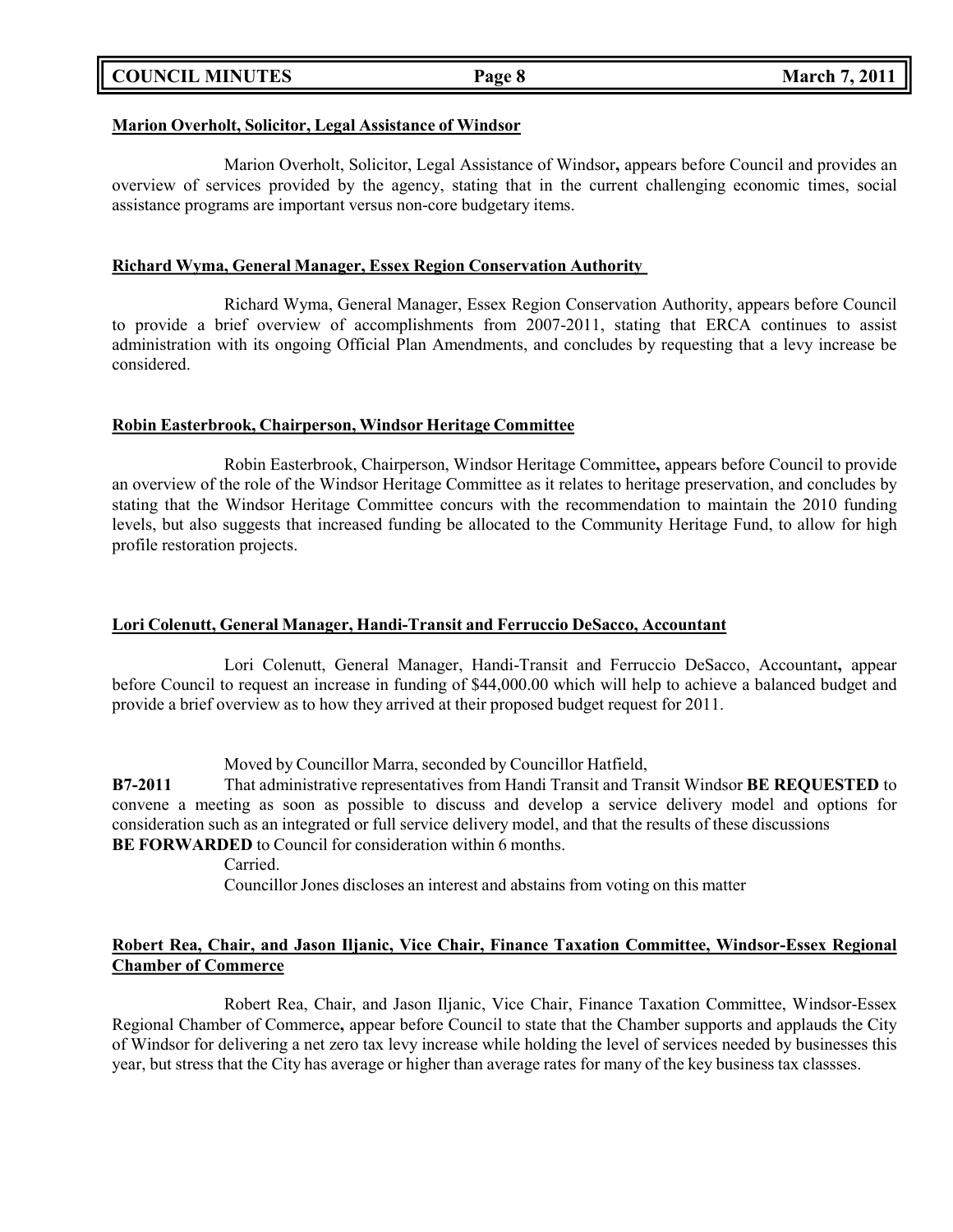### **COUNCIL MINUTES Page 9 March 7, 2011**

#### **Donna Marentette, representing "Jobs" Working Group**

Donna Marentette, representing "Jobs" Working Group, appears before Council and provides a brief overview of the agency's accomplishments to date; and concludes by urging Council to continue to ensure that job training and job creation is their number one priority.

Mayor Francis leaves the meeting at 8:47 o'clock p.m. and Councillor Valentinis assumes the chair.

Mayor Francis returns to the meeting at 8:50 o'clock p.m. and Councillor Valentinis returns to his seat at the Council table.

#### **Jeth Mill, Executive Director, Windsor Symphony**

Jeff Mill, Executive Director, Windsor Symphony, appears before Council and is available for questions regarding Windsor Symphony funding for 2011.

#### **Trent Merrit, Global Spectrum, General Manager of Events**

Trent Merrit, Global Spectrum, General Manager of Events, appears before Council and is available for questions regarding the WFCU Centre and budgetary issues for 2011.

#### **Item 87**

Moved by Councillor Valentinis, seconded by Councillor Jones,

**B2-2011** That the administrative accepted Issue #87 regarding Infrastructure and Transportation Department as referenced in the 2011 Operating Budget Summary of Issues relating to reduction of service, street lighting maintenance - \$31,000 **BE NOT APPROVED**.

> Carried. Councillors Gignac, Sleiman, Halberstadt, Maghnieh and Dilkens voting nay.

#### **Item 79**

Moved by Councillor Valentinis, seconded by Councillor Marra,

**B3-2011** That the administrative accepted Issue #79 regarding Building Department as referenced in the 2011 Operating Budget Summary of Issues relating to reduction of service, "Discontinued enforcement of noise by-law by Compliance and Enforcement Staff' - \$1,800 **BE NOT APPROVED**.

Carried.

Councillor Gignac, Sleiman and Dilkens voting nay.

#### **2011 Schedule of Fees**

Moved by Councillor Halberstadt, seconded by Councillor Jones,

**B4-2011** That the 2011 Schedule of Fees, detailed in the Appendix section of the 2011 City of Windsor Budget, **BE DEFERRED** to a future meeting of Council, and that additional information be provided to Council for clarification purposes, and that Administration **BE DIRECTED** to provide notice to the BIA's on this proposed fee schedule.

Carried.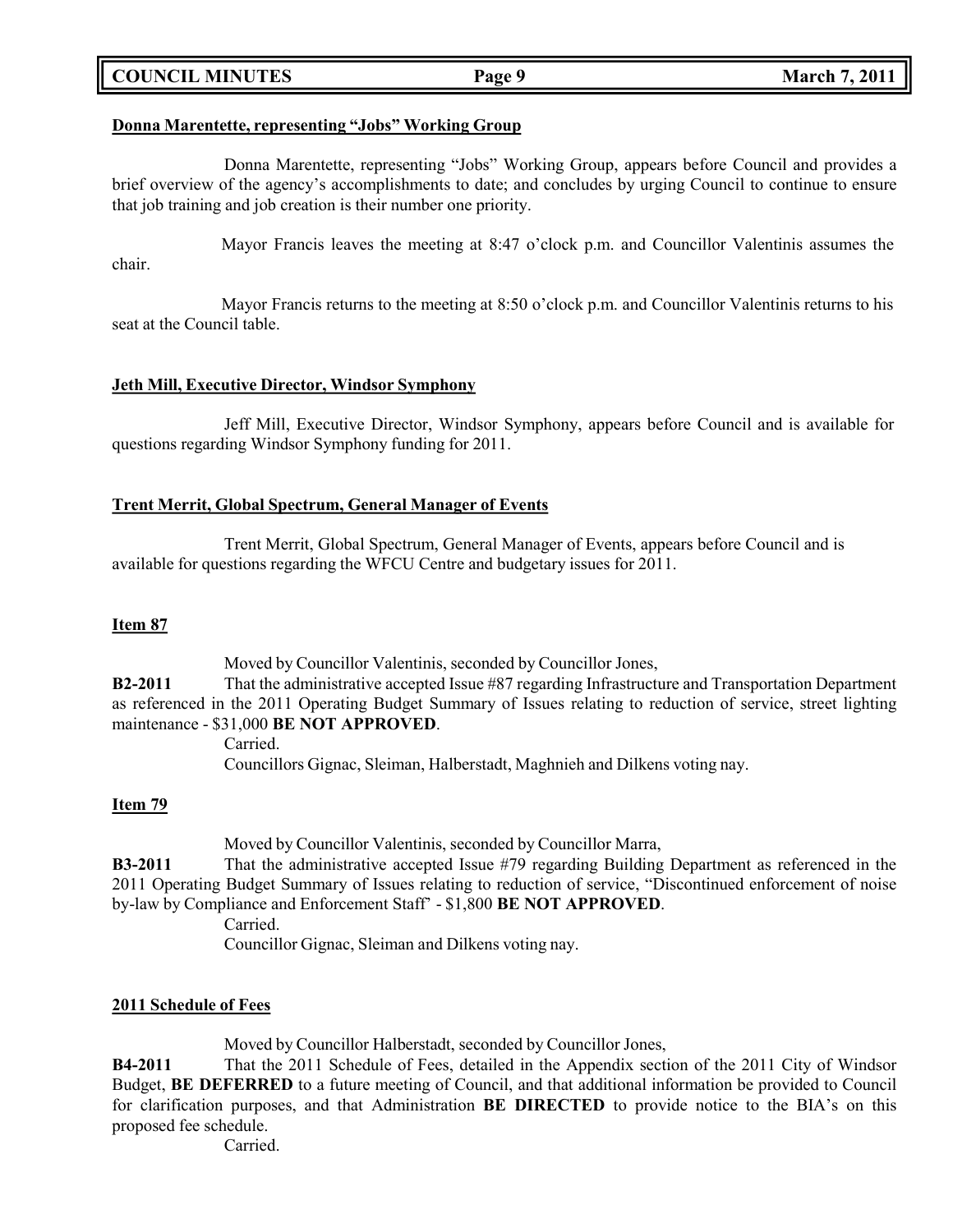# **COUNCIL MINUTES Page 10 March 7, 2011**

### **Enwin Dividend**

Moved by Councillor Marra, seconded by Councillor Valentinis,

**B5-2011** That the Enwin Dividend **BE RE-DIRECTED** to the Capital Budget for the purpose of roads and bridges, with an off setting reduction to the transfer from the Operating Budget to the Capital Budget. Carried.

Councillor Halberstadt voting nay.

### **Motion to Extend Time of Meeting**

Moved by Councillor Dilkens, seconded by Councillor Marra, **M67-2011** That in accordance with Section 3.5(b) of the Procedure By-law, the time of the meeting **BE EXTENDED** beyond 11:00 o'clock p.m. to permit the continuation of the Agenda. Carried unanimously.

### **Windsor Classic Chorale**

Moved by Councillor Hatfield, seconded by Councillor Dilkens, That funding in the amount of \$2,000 **BE GRANTED** to the Windsor Classic Chorale, and that this **BE FUNDED** from the vacant Cultural Coordinator position.

The motion is put and is lost.

Aye votes: Councillors Hatfield and Dilkens, and Maghnieh

Nay votes: Councillors Payne, Jones, Halberstadt, Gignac, Sleiman, Valentinis and Marra.

### **Essex Region Conservation Authority (ERCA)**

Moved by Councillor Hatfield, seconded by Councillor Maghnieh **B6-2011** That the total increase in funding to the Essex Region Conservation Authority (ERCA) for 2011 **BE APPROVED** in the amount of \$50,000, and that ERCA leverage additional funding from other sources. Carried. Councillors Gignac, Sleiman and Valentinis voting nay.

### **Regular Business Items (for final disposition of these matters see Schedule "A" attached)**

Item 3 Removal of Illegal Mobile Signs

Item 5 Charging Related Entities for HR Services Provided by the City

Item 6 Response to Council Question CQ22-2011 – The addition of an Education/Outreach Coordinator for the New Ojibway Nature Centre City of Windsor 2011 Budget – 2011 Recommended Operating Budget and Supplementary Agency Information (Please see Clerk's Note in Schedule A)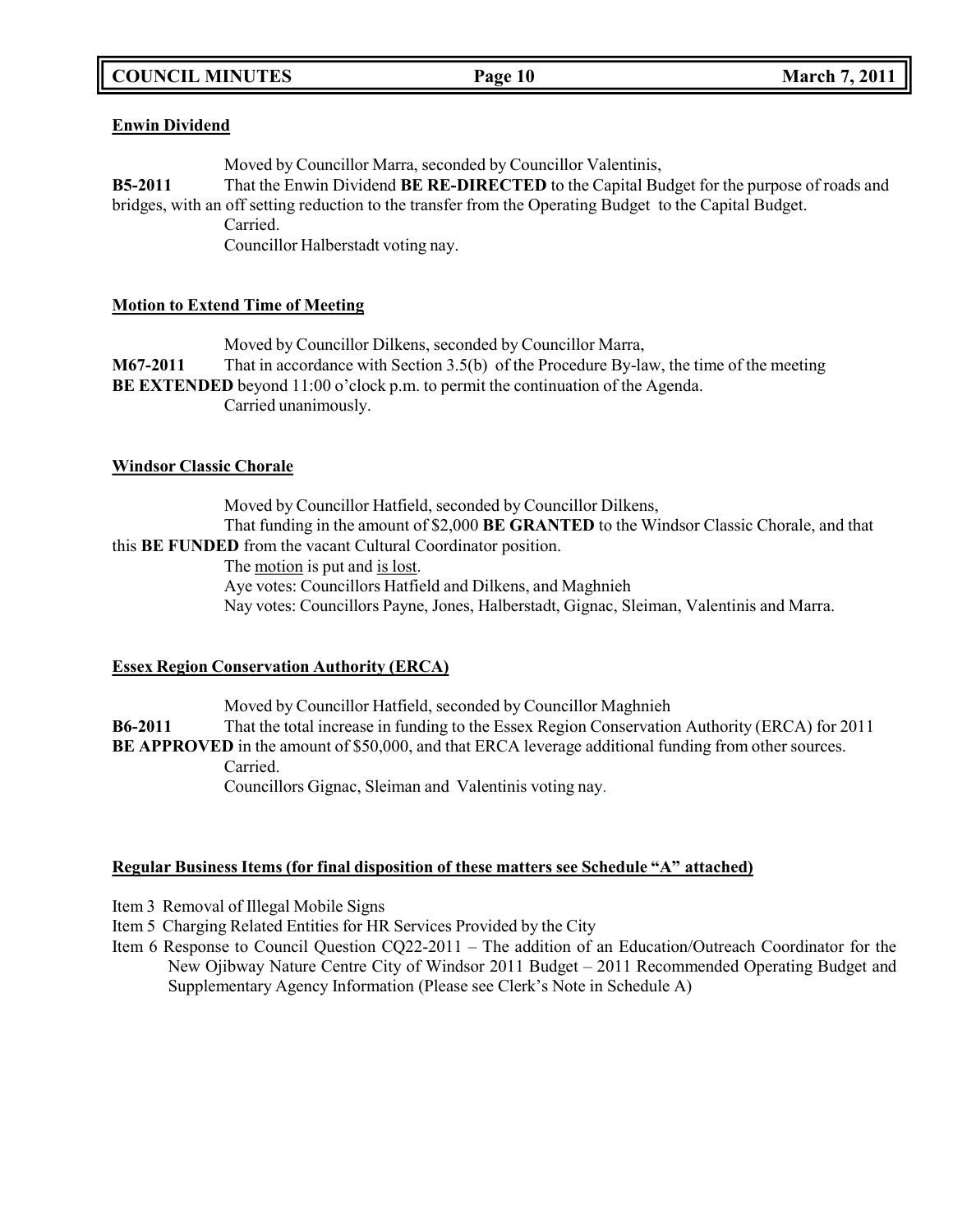#### **2011 Recommended Operating Budget**

Moved by Councillor Gignac, seconded by Councillor Jones,

#### **B1-2011**

- A. **THAT** the 2011 Net Operating Budget for the City of Windsor and related Boards in the amount of \$312,550,177 as recommended by Administration (subject to any further changes approved by Council) **AS AMENDED.**
- B. **THAT** the necessary by-laws **BE PRESENTED** for Council's consideration in support of the adoption of the 2011 Operating Budget.
- C. **THAT** Council **APPROVE** the required transfers to and from the various funds in accordance with the 2011 Adopted Budget**.**
- D. **THAT** the updated Long Term Debt Forecast Schedule #6 of the report **BE RECEIVED** for information.
- E. **THAT** the CFO & City Treasurer **BE AUTHORIZED** to process the budget transfers during the fiscal year, which do not change the overall approved Net City Budget amount.

Carried.

At the request of Mayor Francis a recorded vote is taken:

#### RESULTS OF RECORDED VOTE:

| In Favour | Councillors Dilkens, Gignac, Halberstadt, Hatfield, Jones,<br>Maghnieh, Marra, Payne, Sleiman, Valentinis and Mayor Francis |
|-----------|-----------------------------------------------------------------------------------------------------------------------------|
| Opposed   | None                                                                                                                        |
| Abstain   | None                                                                                                                        |
| Absent    | None                                                                                                                        |

#### **Consideration of Committee Reports**

Moved by Councillor Marra, seconded by Councillor Dilkens,

**M68-2011** That Report No. 298 of the Windsor Heritage Committee of its meeting held January 12, 2011 respecting "Ernest Whitby House, 1567 Ouellette Avenue" **BE NOTED AND FILED**.

Carried.

Councillor Payne discloses an interest and abstains from voting on this matter.

Moved by Councillor Payne, seconded by Councillor Sleiman,

#### **M69-2011** That **Report No. 52 of the Windsor-Essex County Environment Committee** (WECEC) of its meeting held February 3, 2011, **BE NOTED AND FILED**. Carried.

MB2011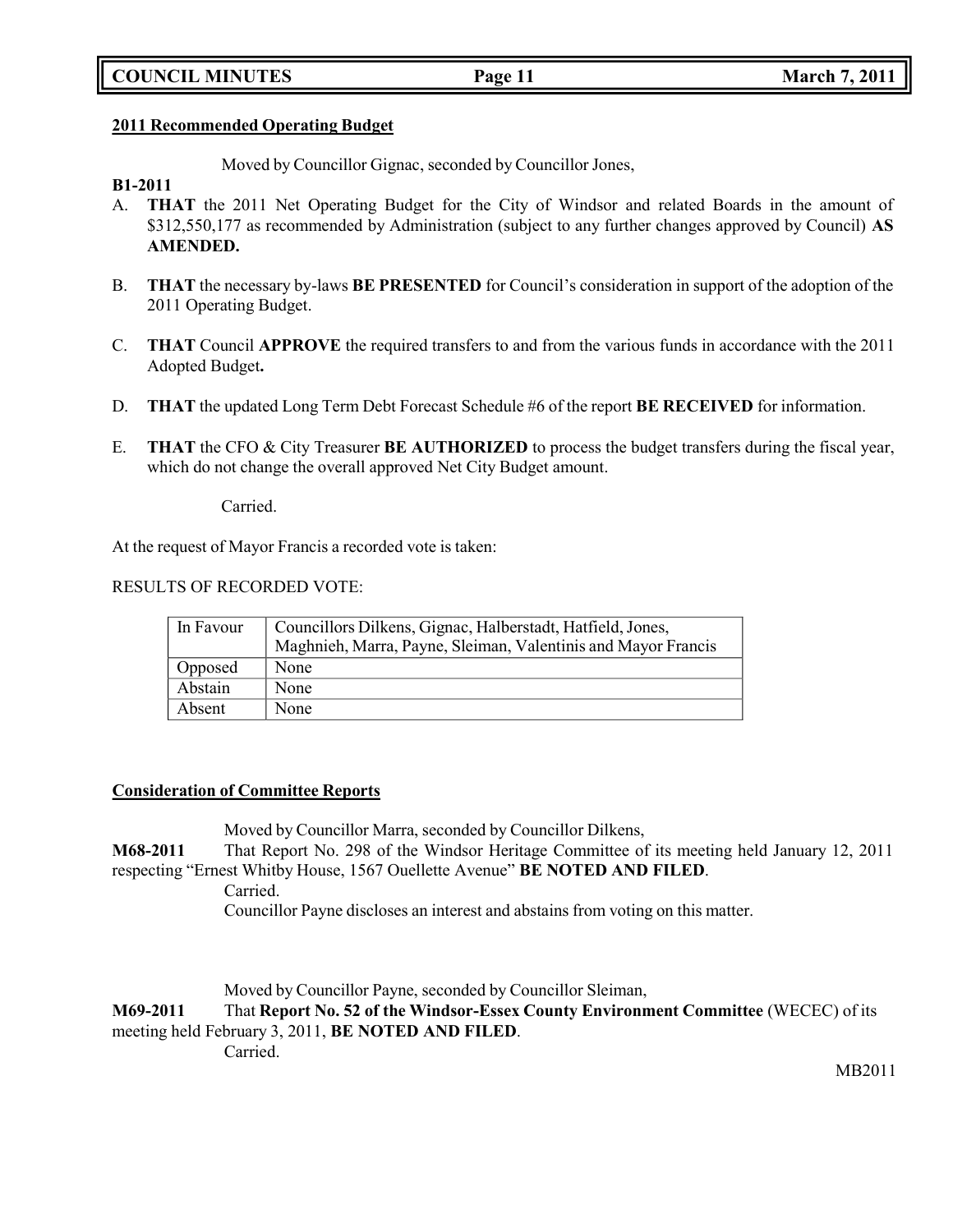### **COUNCIL MINUTES Page 12 March 7, 2011**

#### **By-laws**

Moved by Councillor Valentinis, seconded by Councillor Dilkens,

That the following By-laws No. 43-2011 through 49-2011 (inclusive) be introduced and read a first and second time:

- 43-2011 "A BY-LAW TO ESTABLISH LANDS AS A PUBLIC HIGHWAY KNOWN AS TECUMSEH ROAD EAST, IN THE CITY OF WINDSOR"
- 44-2011 "A BY-LAW TO ESTABLISH LANDS AS A PUBLIC HIGHWAY KNOWN AS WYANDOTTE STREET EAST AND PART OF THE LANE, IN THE CITY OF WINDSOR"
- 45-2011 "A BY-LAW TO FURTHER AMEND BY-LAW NUMBER 9023 BEING A BY-LAW TO REGULATE VEHICULAR PARKING WITHIN THE LIMITS OF THE CITY OF WINDSOR ON MUNICIPAL STREETS, MUNICIPAL PARKING LOTS AND PRIVATE PROPERTIES"
- 46-2011 "A BY-LAW TO PERMIT LOWE'S COMPANIES CANADA, ULC, CARRYING ON BUSINESS AS LOWE'S HOME IMPROVEMENT WAREHOUSE TO REMAIN OPEN ON A HOLIDAY IN THE CITY OF WINDSOR"
- 47-2011 "A BY-LAW TO FURTHER AMEND BY-LAW NUMBER 52-1999 BEING A BY-LAW TO APPOINT MUNICIPAL ENFORCEMENT OFFICERS FOR THE CORPORATION OF THE CITY OF WINDSOR"
- 48-2011 "A BY-LAW TO FURTHER AMEND BY-LAW 188-2000, BEING A BY-LAW TO APPOINT PROVINCIAL OFFENCES OFFICERS FOR THE CORPORATION OF THE CITY OF WINDSOR"
- 49-2011 "A BY-LAW TO CONFIRM THE PROCEEDINGS OF THE COUNCIL OF THE CORPORATION OF THE CITY OF WINDSOR AT ITS MEETING HELD ON THE SEVENTH DAY OF MARCH, 2011"

Carried.

Moved by Councillor Gignac, seconded by Councillor Halberstadt,

That the Committee of the Whole does now rise and report to Council respecting the business items considered by the Committee:

- **1) Communication Items (as amended)**
- **2) Consent Agenda (as presented)**
- **3) Items Deferred**
- **Items Referred**
- **4) Consideration of the Balance of Business Items (see Schedule "A")**
- **5) Committee Reports (as amended)**
- **6) By-laws given first and second readings (as presented)**

Carried.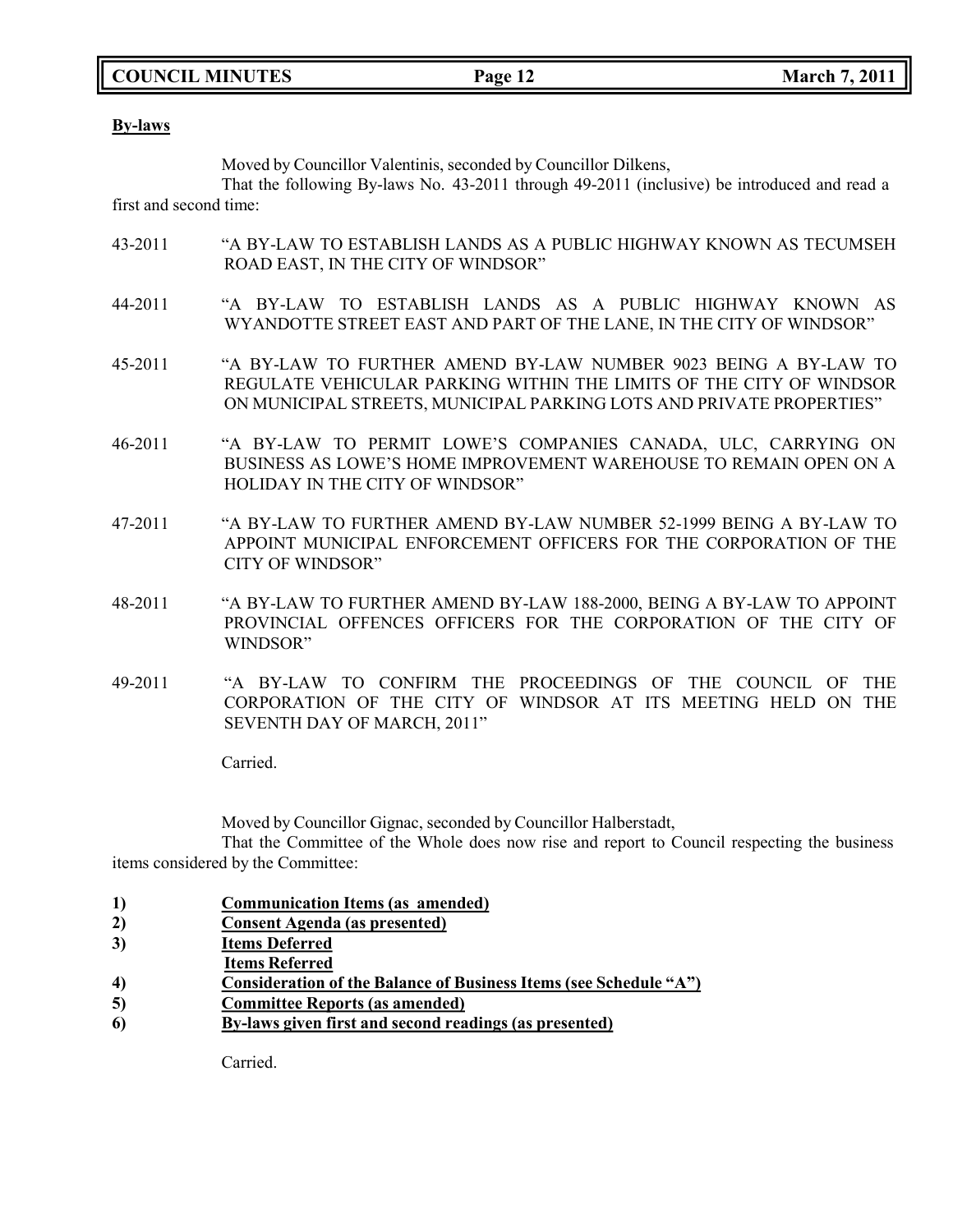### **COUNCIL MINUTES Page 13 March 7, 2011**

#### **Notices of Motion**

Moved by Councillor Valentinis, seconded by Councillor Dilkens, **M70-2011** That the Planning Department **REPORT** back to Windsor City Council as to:

- The process to harmonize the two community improvement plans (City Centre West and Glengarry-Marentette) including expansion of the City Centre Planning District; and
- The creation of incentives geared to specific design guideline standards for the upgrade of both residential and commercial properties.

Carried.

**Z/7290**

#### **Third Reading of By-laws**

Moved by Councillor Hatfield, seconded by Councillor Jones,

That the following By-laws No. 43-2011 through 49-2011 (inclusive), having been read a first and second time be now read a third time and finally passed and that the Mayor and Clerk **BE AUTHORIZED** to sign and seal the same notwithstanding any contrary provision of the Council.

Carried.

#### **Petitions**

None presented.

#### **Council Questions**

Moved by Councillor Payne, seconded by CouncillorSleiman,

**M71 -2011** That the Council Questions arising from the previous meeting of Council and listed by the Clerk **BE NOW CONSIDERED** for purposes of discussion, and further, that the Administration **BE DIRECTED** to proceed with the necessary actions to respond to the Council Questions consistent with Council's instructions. Carried.

ACOQ2011

#### **Adjournment**

of the Mayor.

Moved by Councillor Valentinis, seconded by Councillor Dilkens,

That this Council meeting stand adjourned until the next regular meeting of Council or at the call

Carried.

Accordingly, the meeting is adjourned at 11:15 o'clock p.m.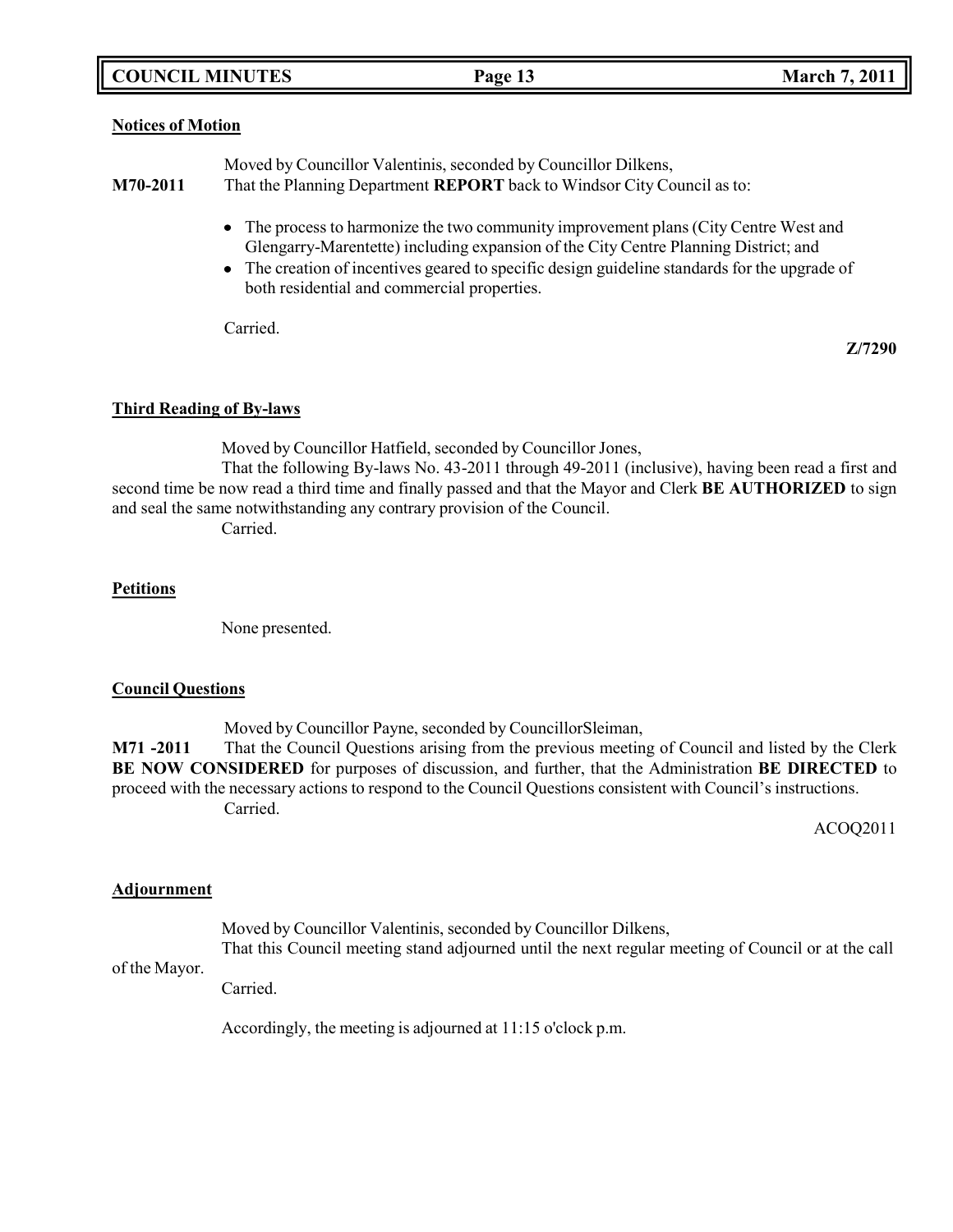| <b>COUNCIL MINUTES</b> |  |
|------------------------|--|
|------------------------|--|

**MAYOR**

**CITY CLERK**

**THIS IS A DRAFT COPY**

### **DEPUTY CITY CLERK/SENIOR MANAGER OF COUNCIL SERVICES**

**SUPERVISOR OF COUNCIL SERVICES**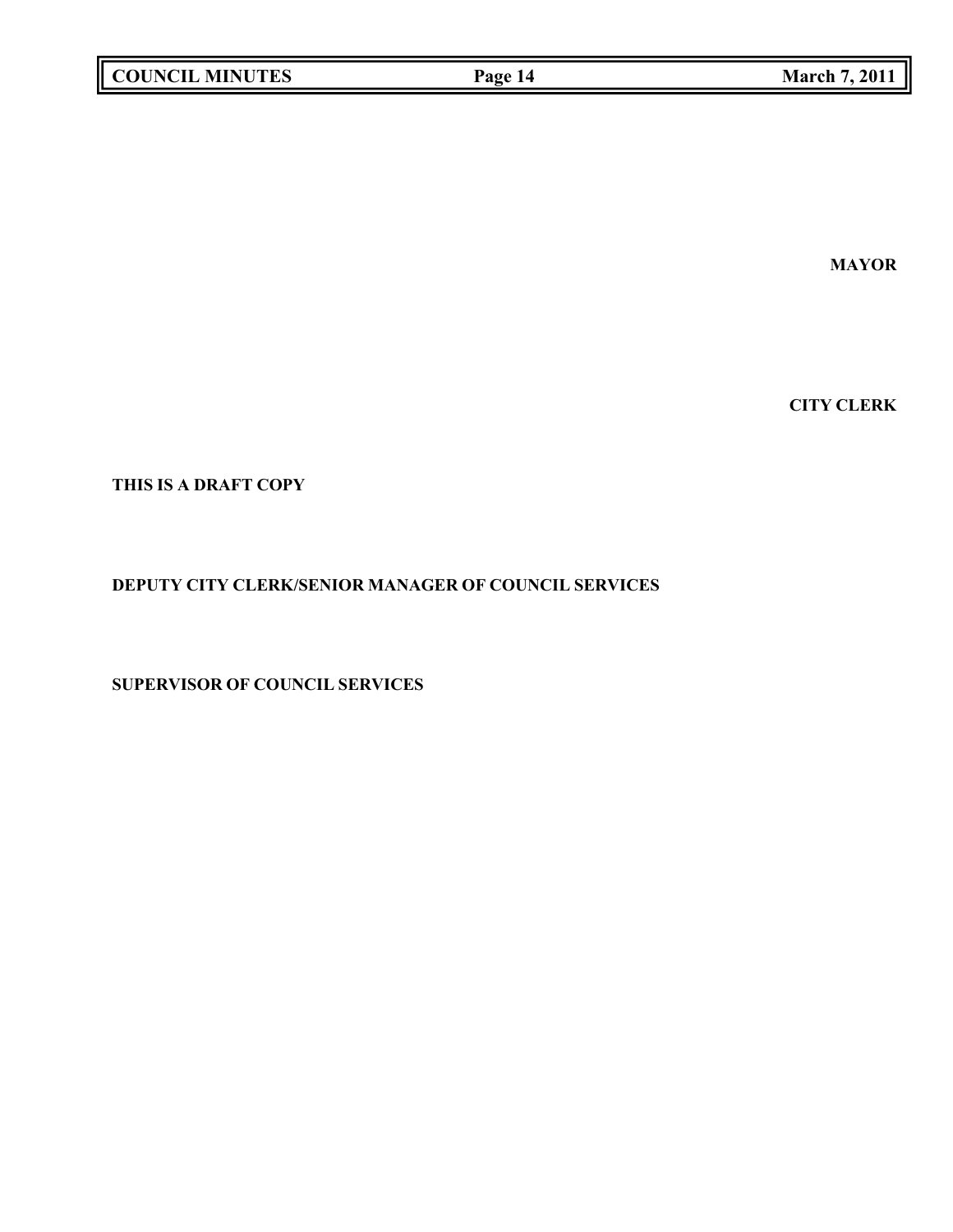# **COUNCIL MINUTES Page 15 March 7, 2011**

Payne Halberstadt

CR91/2011

That the report of the Chief Financial Officer and City Treasurer dated February 22, 2011 entitled "CQ15-2011 – Sewer Surcharge Fixed vs. Variable" **BE DEFERRED** to the March 28, 2011 meeting of Council.

Carried.

Report Number **15116 AFB/10824 AF2011 1**

Dilkens Halberstadt

CR92/2011

That the request from The Windsor Essex County Humane Society at 1375 Provincial Road for the waiver of building permits fees in the amount of \$3,092.00, parkland dedication fees in the amount of \$347.00 and development charges of \$6,699.00 (total \$10,138.00) for the construction of a new 203 square meter veterinary clinic **BE APPROVED**; and

That the monies **BE PROVIDED** as a grant-in-lieu from the Budget Stabilization Reserve Fund.

Carried.

Report Number **15109 AFB/10824 SB2011 2**

Marra Jones

CR93/2011

That City Council **APPROVE** the report by the Manager of Compliance and Enforcement dated February 18, 2011 regarding the removal of illegal mobile signs, and further, that one time funding from the Budget Stabilization Reserve Fund **BE CONSIDERED** to fund the estimated \$20,000.00 cost associated with the removal of these signs.

Carried.

Councillors Halberstadt and Payne voting nay.

Report Number **:15112 AFB/10824, ACLB/10910, ACL/10776 3**

Jones Valentinis

CR94/2011

**THAT** the Sewer Surcharge Rates **REMAIN UNCHANGED** (Model 1), and that the updated 5-Year Sewer Surcharge Forecast (2011-2015) **BE RECEIVED** for information as presented in Appendix A of the report of the Chief Financial Officer and City Treasurer dated February 22, 2011.

Carried.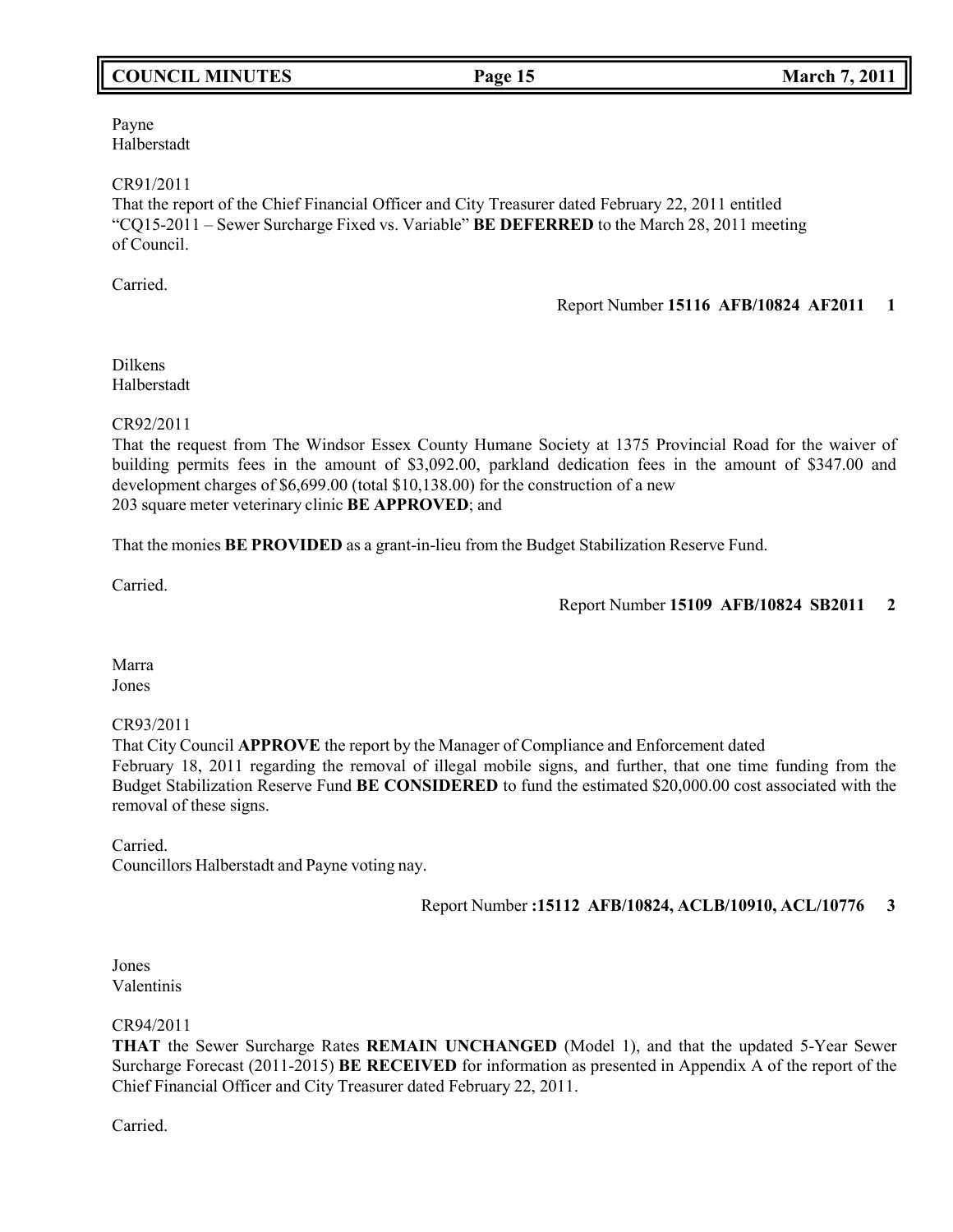**COUNCIL MINUTES Page 16 March 7, 2011**

At the request of Mayor Francis a recorded vote is taken:

RESULTS OF RECORDED VOTE:

| In Favour | Councillors Dilkens, Gignac, Halberstadt, Hatfield, Jones,    |
|-----------|---------------------------------------------------------------|
|           | Maghnieh, Marra, Payne, Sleiman, Valentinis and Mayor Francis |
| Opposed   | None                                                          |
| Abstain   | None                                                          |
| Absent    | None                                                          |

#### Report Number **15117 AFB/10824 4**

Appendices Appendix A

Marra Hatfield

#### CR95/2011

**THAT** the Operating Budget Committee **RECEIVE** the report from the City's Human Resources (HR) Department, dated February 11, 2011 concerning the decision to charge Windsor Police Services and Windsor Public Library for the HR services provided by the City to these organizations; and

**THAT** the Operating Budget Committee **SUSPEND** the invoicing process related to HR services provided to the City's related entities pending finalization of the shared services review, but that HR continue to keep track of the costs for these services provided to these entities; and further,

**THAT** the Operating Budget Committee **REMOVE** the revenue amount of \$63,400 in the HR budget for 2011 as it relates to the cost recovery for services rendered to the City's related entities.

Carried.

#### Report Number **15090 AFB/10824 5**

#### **CLERK'S NOTE:**

The report of the Executive Director of Parks and Facilities dated March 4, 2011 entitled "Response to Council Question CQ22-2011 – The Addition of an Education/Outreach Coordinator for the New Ojibway Nature Centre" was not considered at the March 7, 2011 meeting of Council and will be rescheduled to a later date.

Report Number 15100 AFB/10824 AS2011 6

Internal Distribution Executive Director of Parks & Facilities [Don Sadler] City Engineer Chief Financial Officer and City Treasurer

Hatfield Jones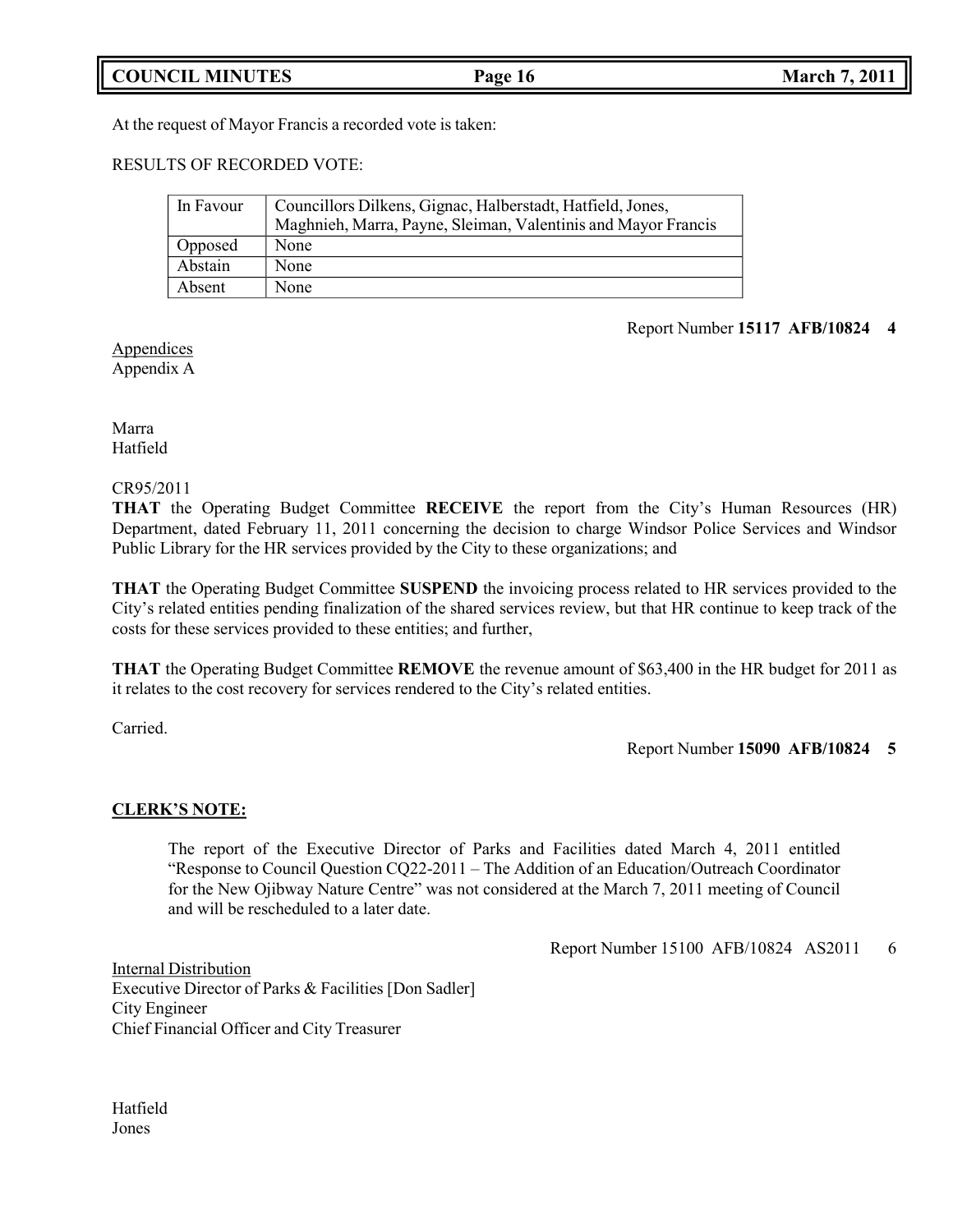## **COUNCIL MINUTES Page 17 March 7, 2011**

CR97/2011

- 1) That the Chief Administrative Officer and City Clerk **BE AUTHORIZED** to sign an amendment to the memorandum of agreement (MOA) endorsed by City Council (CR63/2009) with Health Canada before March 10, 2011 satisfactory in form to the City Solicitor, in financial contect to the City Treasurer, an in technical content to the City Engineer, for an additional \$10,000 contribution from Health Canada for the City's pilot Heat Alert and Response System (HARS) project;
- 2) That the Stay Cool Windsor-Essex Heat Alert and Response Plan **BE RECEIVED** for information;
- 3) That, upon Council's approval of the recommendations in this report, the draft pilot Windsor-Essex Heat Alert and Response Plan **BE REQUESTED** as an item for the next City and County Joint Council Meeting of March 30, 2011.

Carried.

Report Number **15129 MH/11217 7**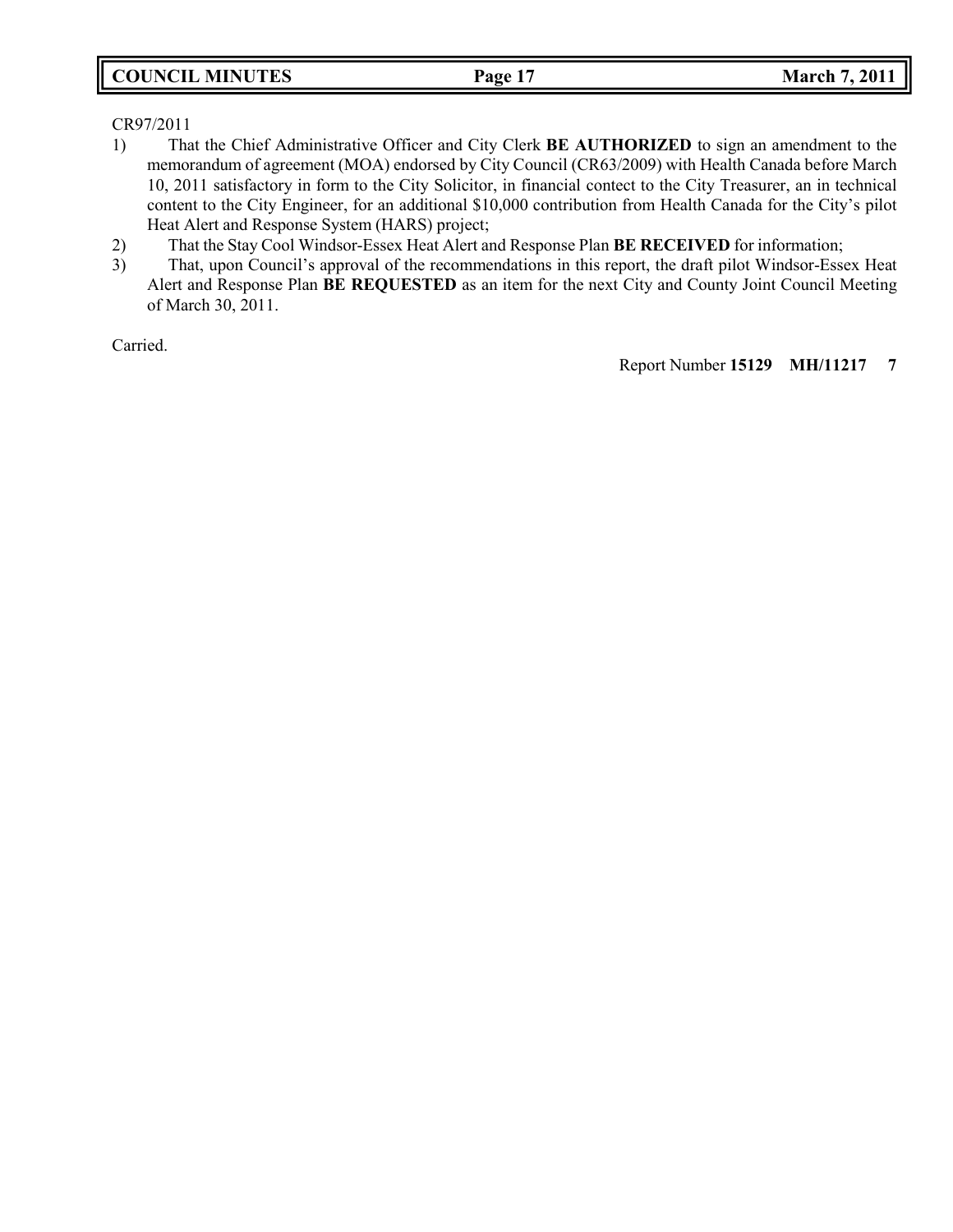#### **APPENDIX "A" to Council Minutes dated March 7, 2011**

#### Jones Gignac

That the CAO and City Clerk BE AUTHORIZED to execute Municipal Capital CR83/2011 Facility Agreements with tenants of the WFCU Centre where the Executive Director of Recreation and Culture and the CFO & City Treasurer has determined to be in the best interest of the municipality. Agreements are subject to review as to technical content by the Executive Director of Recreation and Culture, legal form by the City Solicitor and financial content by the CFO & City Treasurer; and further

That the leases at the WFCU Centre BE RENEWED for a five year period subject to the existing terms and conditions with the lease rates determined as follows:

> Pro Shop and Auxiliary Concession - rental rates to be increased by an amount equivalent to the total property tax amount, inclusive of the education portion (Option 2 within the report), with annual increases determined by CPI rates;

> Training Centre - a Joint Use Agreement BE ENTERED into with the City (Option 4 within the report), with annual rental rate increases determined by CPI rates.

The justification for the separate motion for the Training Centre is as follows:

- The training centre lease provides a sport and recreation service, as opposed to the Pro Shop and Auxiliary Concession which provides a retail operation;
- The value of the service that would be provided to the City through a joint use agreement would be equal to or greater than the value received through the additional rent in lieu of property taxes;
- Similar to services provided by the Recreation Department, the Training Centre has been affected by the economic challenges with the revenues derived from ice rental groups, and this arrangement is more likely to allow the sub-tenant to remain viable.

#### Carried.

Councillor Halberstadt discloses an interest and abstains from voting on this matter.

Report Number 15095 SR/8880 10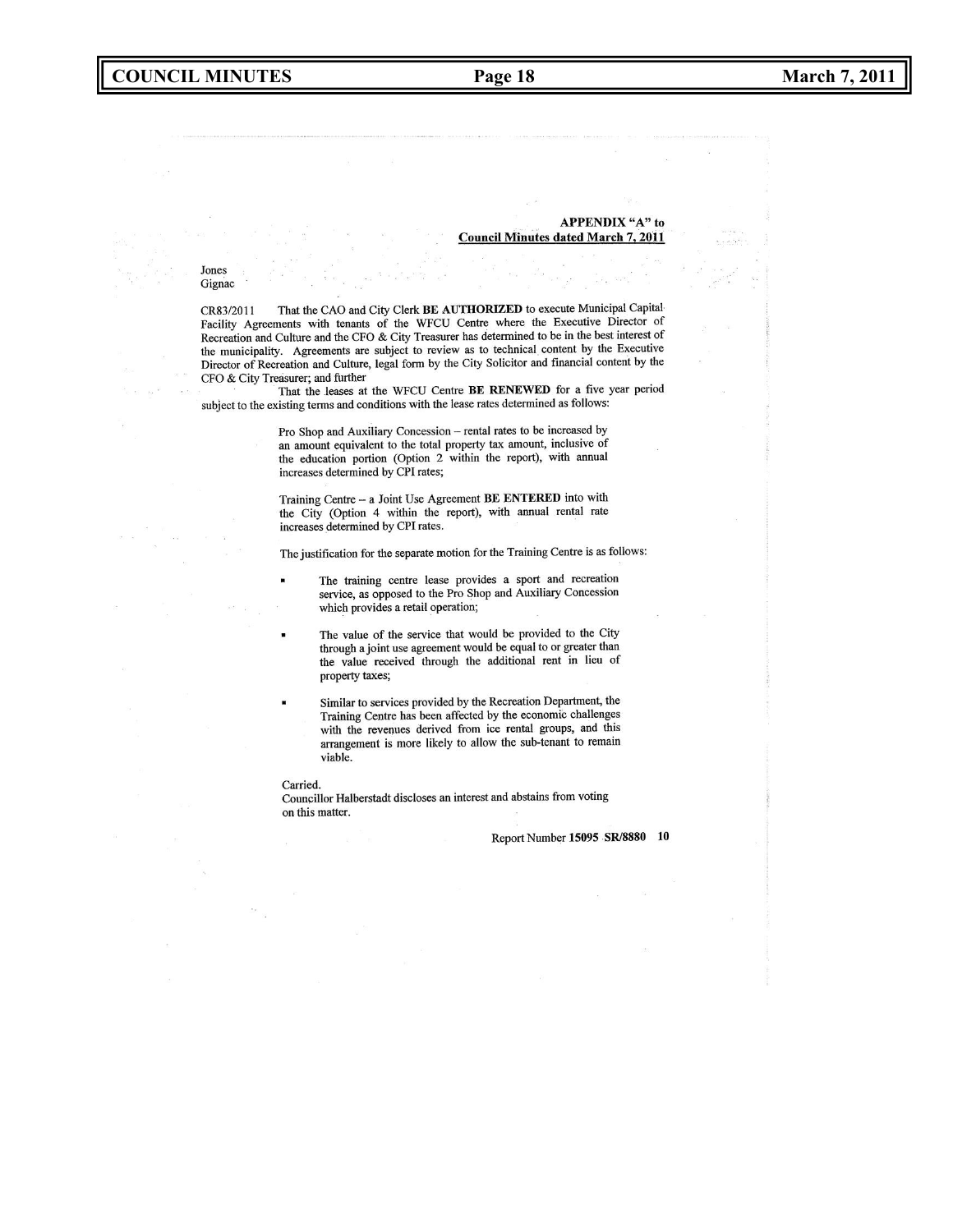# **APPENDIX "A" to**

**Council Minutes dated March 7, 2011**

Halberstadt Hatfield

#### CR85/2011

I. THAT the Windsor/Essex Area Intermunicipal Courts Service Agreement made the 20th day of November, 2000 between the Corporation together with the County of Essex, the Town of Amherstburg, the Town of Essex, the Town of Kingsville, the Town of Lakeshore, the Town of LaSalle, the Municipality of Leamington, the Township of Pelee, and the Town of Tecumseh, **BE RENEWED** for a further 5 years for the period January 1, 2012 through December 31, 2016 such agreement to be satisfactory in content to the Director of Provincial Offences and satisfactory in legal form to the City Solicitor and such agreement hereby **BEING AUTHORIZED** for execution under corporate seal by the Chief Administrative Office and the City Clerk AND THAT the Ministry of the Attorney General be advised that it has been locally agreed that the City of Windsor will continue in the role of Municipal Partner under the POA Transfer Agreement.

II. THAT the option to extend the lease agreement made between the City of Windsor and 837690 Ontario Limited and dated October 11, 2005, for the premises known municipally as Suite 300, Westcourt Place, 251 Goyeau Street for 17,039 sq. ft **BE EXERCISED** on the following terms:

(a) The tenancy shall be extended for a further three (3) year period from January 1, 2012 to December 31, 2014 at the following base rental rates:

| Year | $\sqrt{$}$ Sq.Ft. | Annualized $(\$)$ |
|------|-------------------|-------------------|
| 2012 | 16.00             | 272,624.00        |
| 2013 | 16.00             | 272,624.00        |
| 2014 | 16.00             | 272,624.00        |

with a further option to extend for an additional two years at the following base rental rates:

| 2015 | 16.50 | 281,143.50 |
|------|-------|------------|
| 2016 | 16.50 | 281,143.50 |

provided that all other terms and conditions remain the same and the 5-year renewal of the Windsor/Essex Area Inter-municipal Courts Service Agreement dated 20th day of November, 2000 has been finalized, AND THAT notification of such exercise of lease extension option **BE SUBMITTED** to the landlord accordingly.

III. THAT an agreement **BE ENTERED INTO** with NCO Financial Services, Inc. for the provision of collection agency services and associated credit bureau reporting respecting both Canadian and American defaulted POA fines upon substantially the same terms and conditions as contained in the previous agreement therewith dated January 30, 2006 including contingency fee commissions of 10% for commercial accounts and 17% for all other accounts regardless of residency, such agreement to have an on-going term but subject to no-fault termination by either party upon reasonable notice, with such agreement being satisfactory in content to the Director of Provincial Offences and satisfactory in legal form to the City Solicitor and same being hereby authorized for execution under corporate seal by the Chief Administrative Office and the City Clerk AND THAT suitably coordinated 30 days' notice of cancellation **BE PROVIDED** to J.J. Marshall & Associates, Inc. under the latter's agreement respecting American collection agency services dated July 23, 2002.

IV. THAT a bylaw **BE ENACTED** pursuant to Section 304 of the Municipal Act, 2001 whereunder the recovery as and for collection costs in the amount not exceeding 10% on commercial POA accounts and in the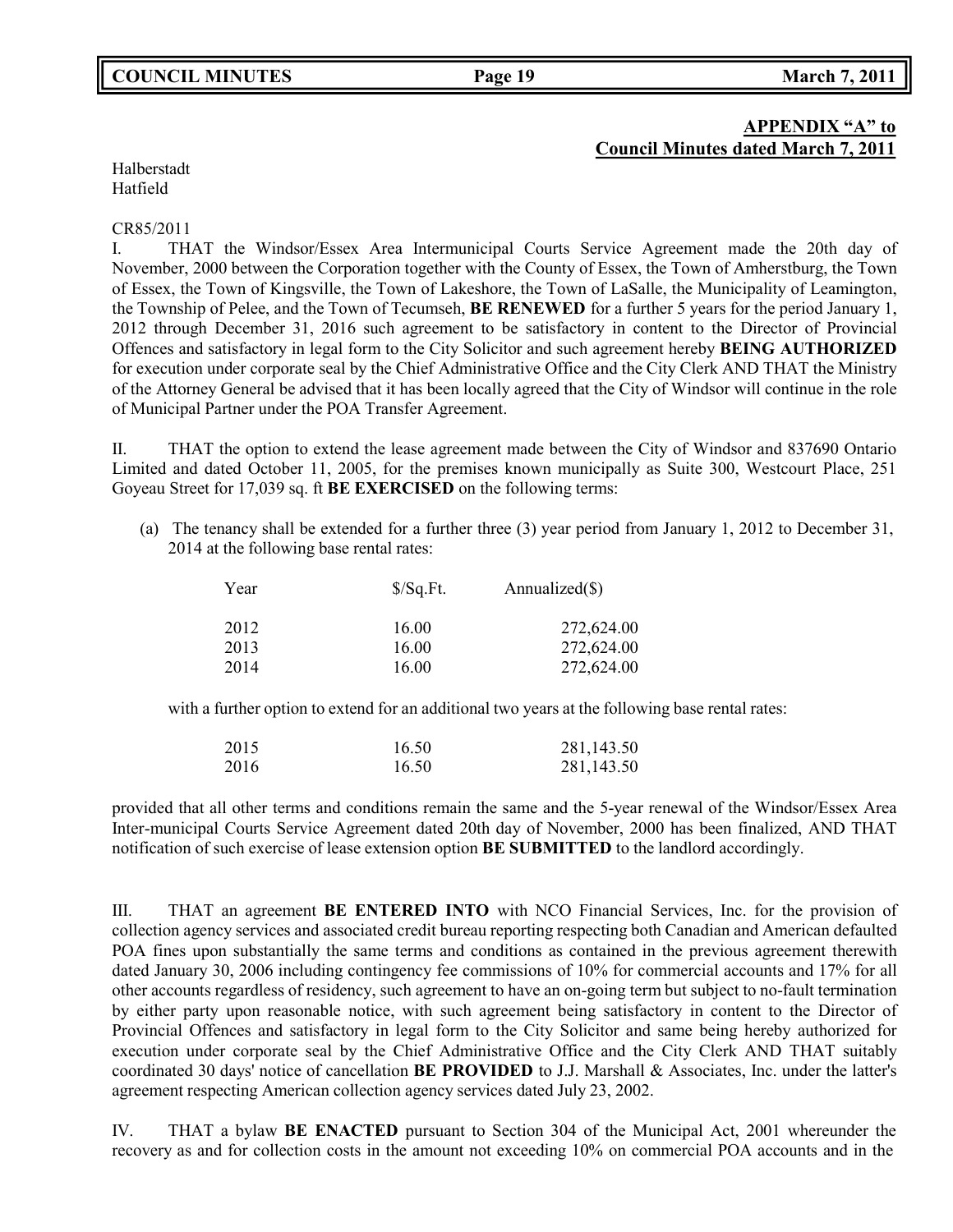| <b>COUNCIL MINUTES</b> | Page 20 | <b>March 7, 2011</b> |
|------------------------|---------|----------------------|
|------------------------|---------|----------------------|

amount not exceeding 17% on all other POA accounts referred to NCO Financial Services, Inc. be approved, AND THAT the requisite Bill be considered accordingly upon the entering into of a refreshed agreement with NCO Financial Services, Inc. for the provision of collection agency services respecting defaulted POA fines owing by persons resident whether in Canada or in the United States of America.

That the City Clerk **BE DIRECTED** to issue a letter to the Ministry of Transportation requesting a response on the suspension of drivers licenses if fines are outstanding.

Carried.

Report Number 15076 GP/10894 C12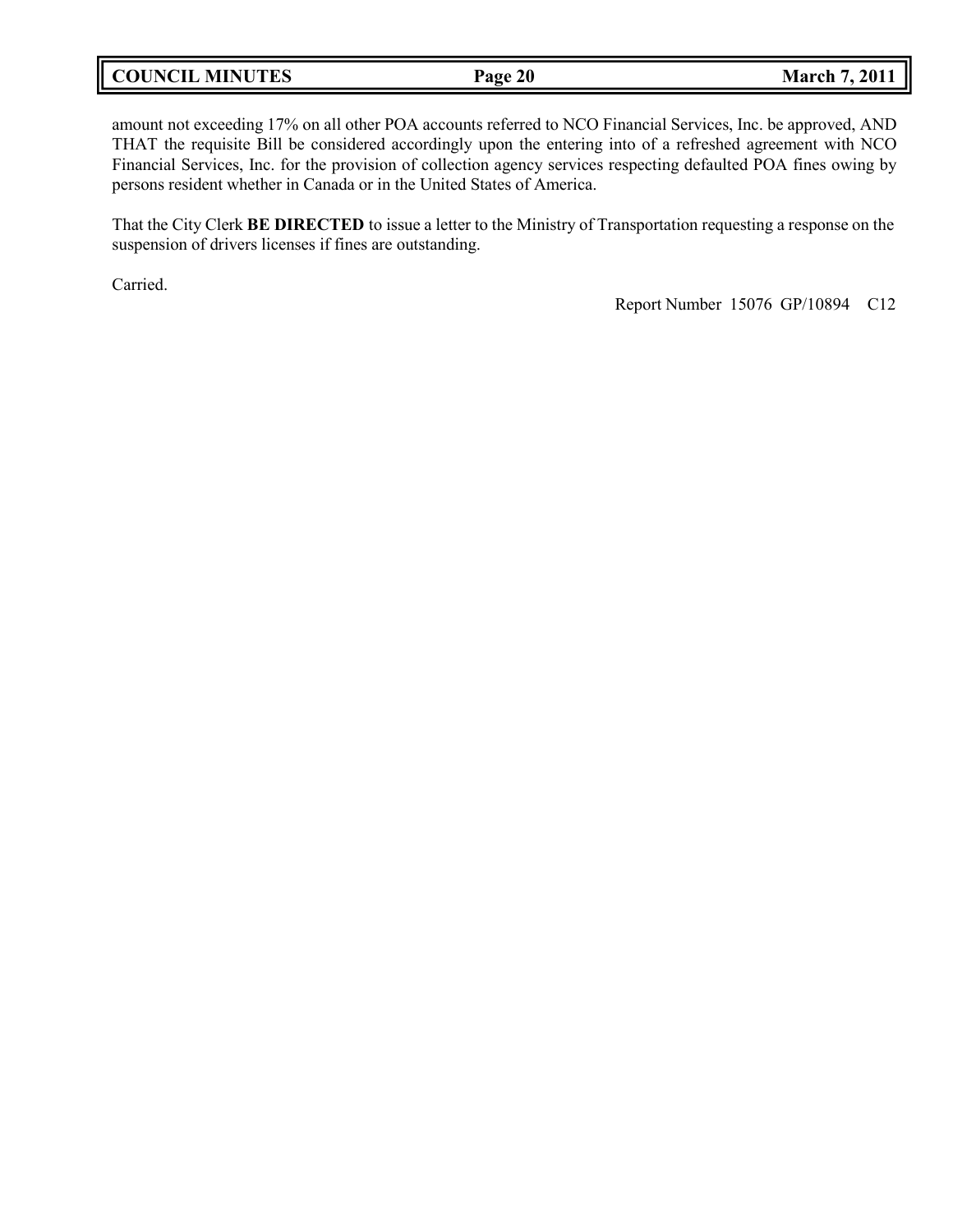**COUNCIL MINUTES Page 21 March 7, 2011**

**NOTED AND FILED** as adopted by Council at its meeting held March 7, 2011 **[M68-2011] DEFERRED** to the March 7, 2011 meeting of Council to allow for opportunity for delegations as adopted by Council at its meeting held February 28, 2011 [**M61-2011**] SV Windsor, Ontario February 28, 2011

**REPORT NO. 298** of the **Windsor Heritage Committee** at its meeting held January 12, 2011 5:30 o'clock p.m. Meeting Room 406, 400 City Hall Square East

**Present: Robin Easterbrook, Chair Councillor Percy Hatfield Councillor Fulvio Valentinis Noreen Slack Lynn Raeburn Baker Simon Chamely Dr. Paul DeMarco Gudrin Bildfell Jeffrey Mellow Janis Marchand**

Your Committee submits the following recommendation:

Moved by P. Hatfield, seconded by P. DeMarco

That there is **OBJECTION** to the proposed demolition of the Ernest Wilby House, 1567 Ouellette Avenue (Plan 358 Block 10, Lot 27 & Lot 28), which is listed in the Windsor Municipal Heritage Register under provisions of Part IV of the Ontario Heritage Act; however, there is **NO OBJECTION** to demolition of some or all of the additions of the building west and south of the original footprint of the house; provided that the east, south, and north walls of the original house are retained, that stability of the remaining structure is assured during the partial demolition, and that the design of the areas to be exposed after demolition is satisfactory to the City Planner and the Chief Building Official; and provided that the property remains on the Windsor Municipal Heritage Register.

Voting nay S. Chamely, J. Marchand, J. Mellow, and L. Baker Carried.

*NOTE:* The report of the Heritage Planner dated January 12, 2011 is *attached* as background information.

**CHAIR**